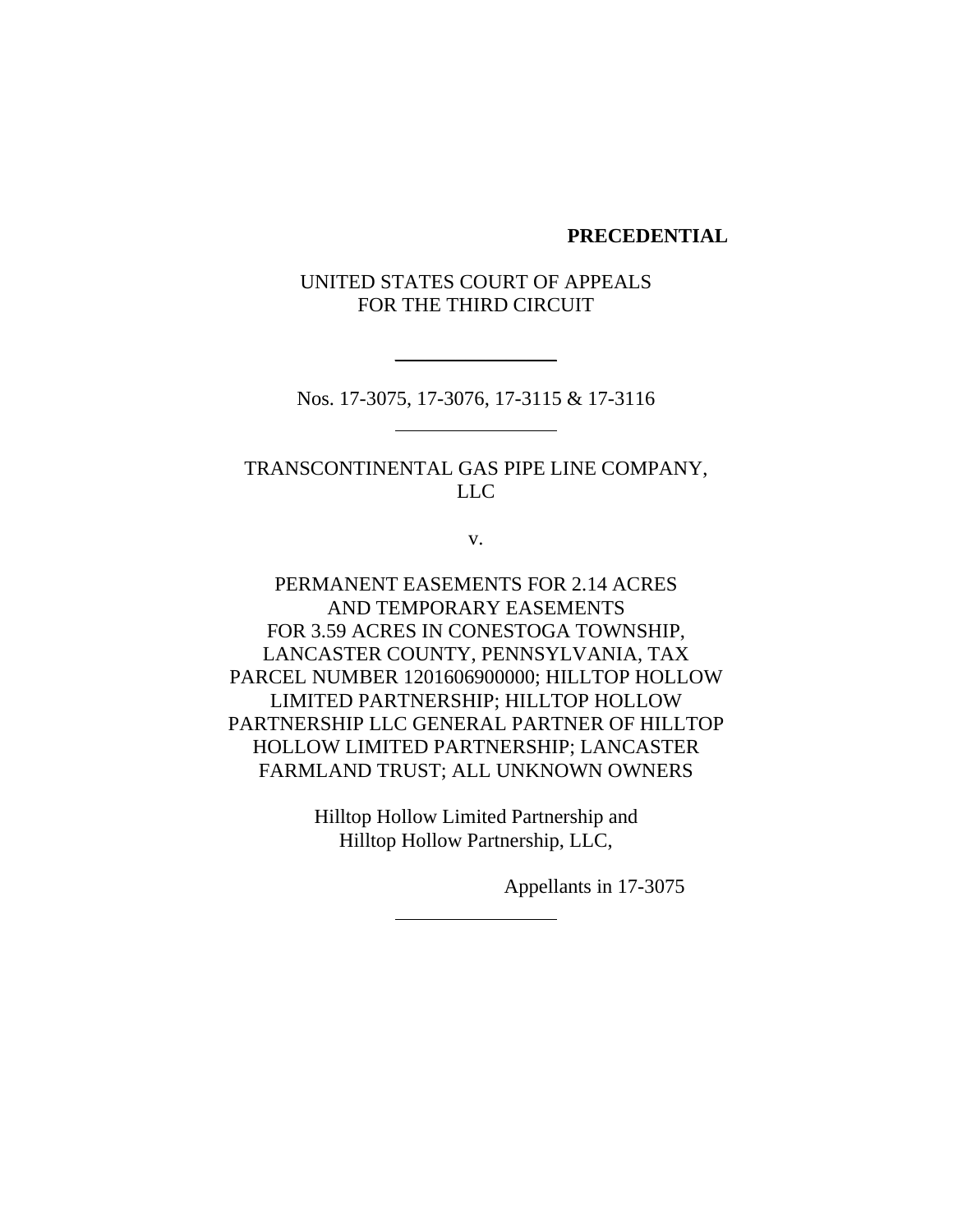### TRANSCONTINENTAL GAS PIPELINE COMPANY, LLC

v.

# PERMANENT EASEMENT FOR 2.02 ACRES AND TEMPORARY EASEMENTS FOR 2.76 ACRES IN MANOR TOWNSHIP, LANCASTER COUNTY PENNSYLVANIA, TAX PARCEL NUMBER 4100300500000, 3049 SAFE HARBOR ROAD, MANOR TOWNSHIP, LANCASTER, PA; STEPHEN D. HOFFMAN; AND ALL UNKNOWN OWNERS

Stephen D. Hoffman,

Appellant in 17-3076

### TRANSCONTINENTAL GAS PIPELINE COMPANY, LLC

v.

PERMANENT EASEMENT FOR 1.33 ACRES AND TEMPORARY EASEMENTS FOR 2.28 ACRES CONESTOGA TOWNSHIP, LANCASTER COUNTY, PENNSYLVANIA TAX PARCEL NUMBER 1202476100000, 4160 MAIN STREET CONESTOGA, PA 17516; LYNDA LIKE, also known as Linda Like, AND ALL UNKNOWN DEFENDANTS

Lynda Like,

Appellant in 17-3115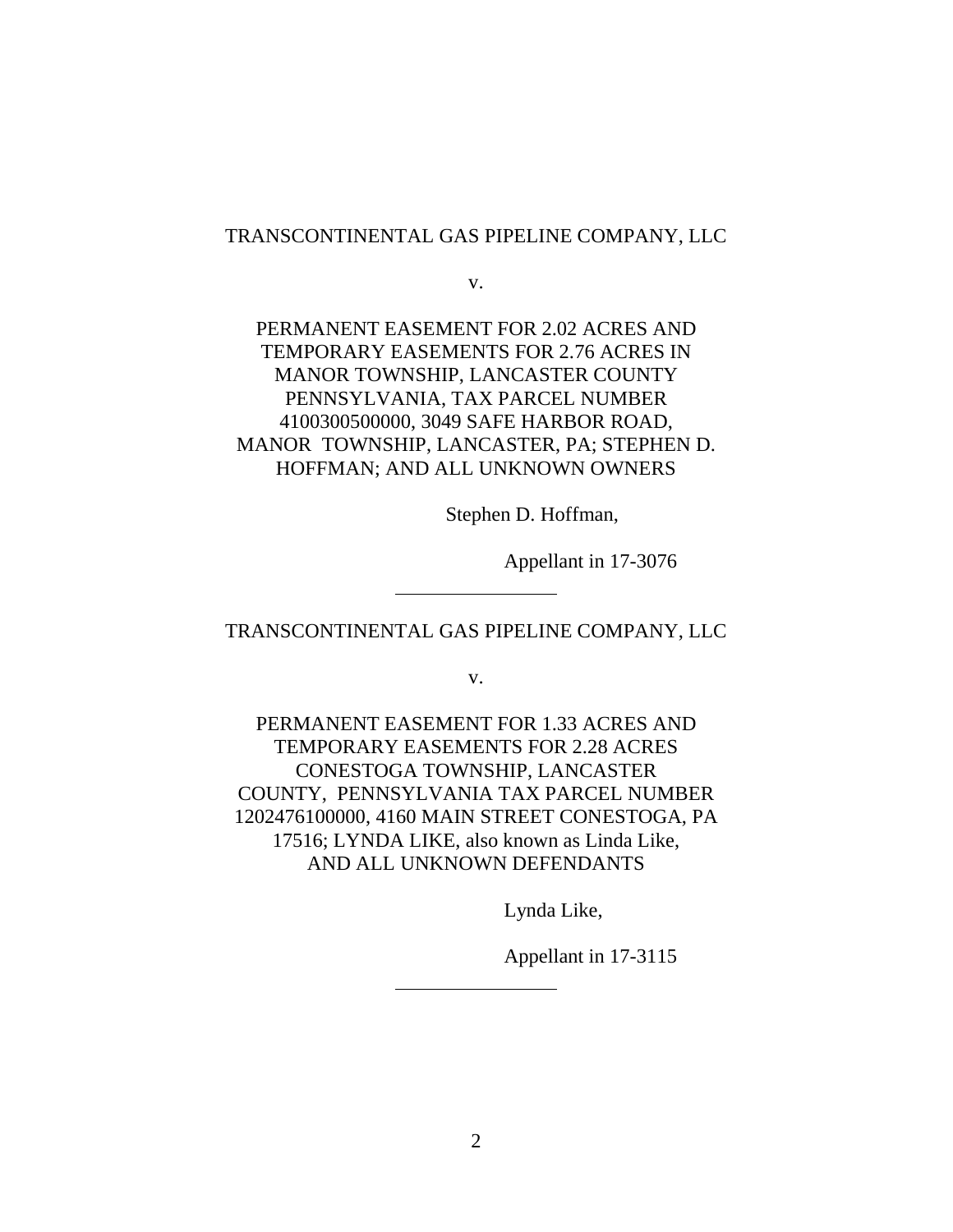### TRANSCONTINENTAL GAS PIPELINE COMPANY, LLC

v.

PERMANENT EASEMENT FOR 0.94 ACRES AND TEMPORARY EASEMENTS FOR 1.61 ACRES IN CONESTOGA TOWNSHIP, LANCASTER COUNTY, PENNSYLVANIA, TAX PARCEL NUMBER 1203589400000, SICKMAN MILL ROAD; BLAIR B. MOHN; MEGAN E. MOHN, AND ALL UNKNOWN **OWNERS** 

Blair B. Mohn and Megan E. Mohn,

Appellants in 17-3116

On Appeal from the United States District Court for the Eastern District of Pennsylvania (D. C. Civil Actions Nos. 17-cv-00715, 17-cv-00723, 17-cv-00720, 17-cv-00722) District Judge: Honorable Jeffery L. Schmehl

Submitted under Third Circuit LAR 34.1(a) on October 2, 2018

\_\_\_\_\_\_\_\_\_\_\_\_\_\_\_\_

Before: SHWARTZ, ROTH and FISHER, Circuit Judges

(Opinion filed: October 30, 2018)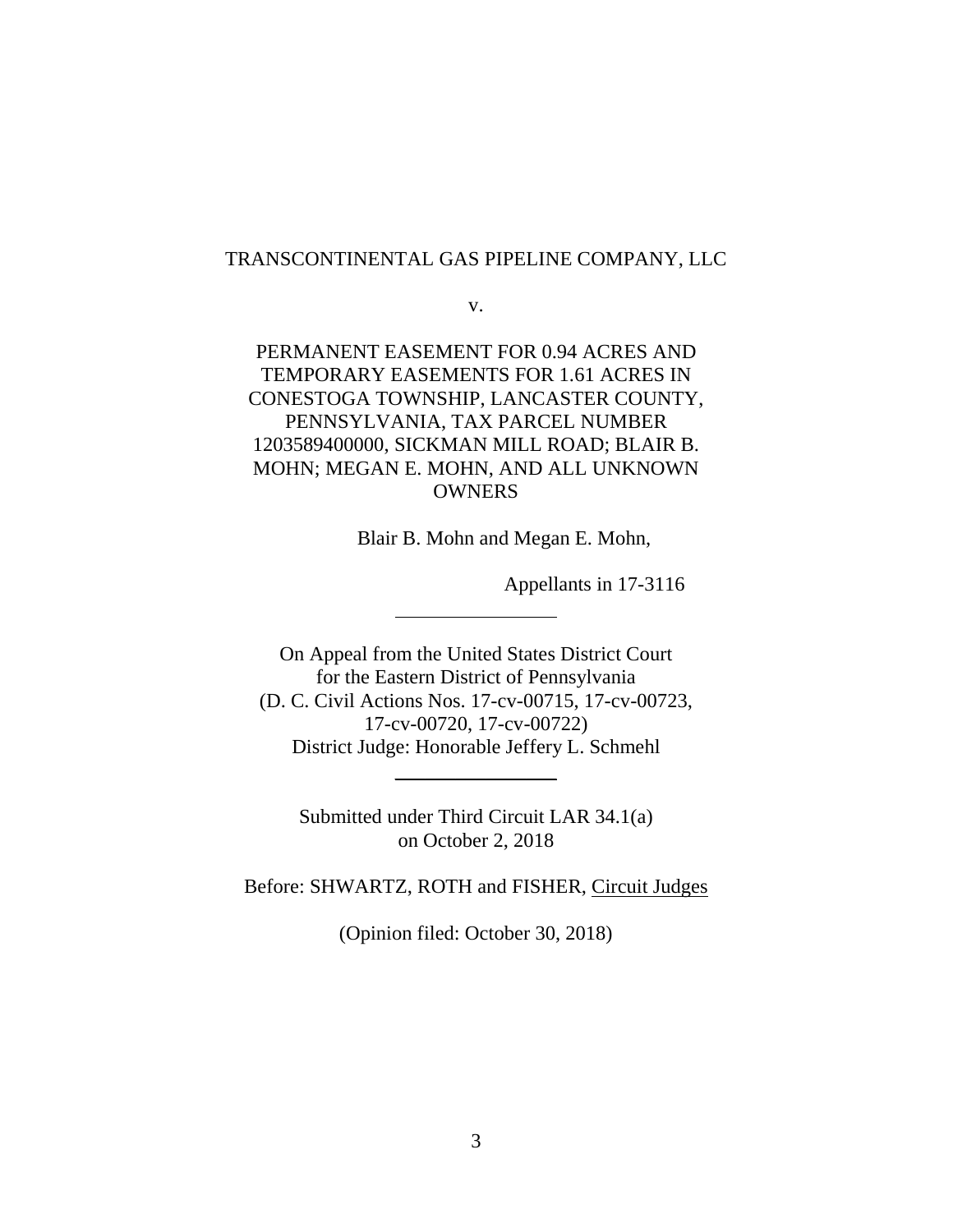Siobhan K. Cole White & Williams 1650 Market Street One Liberty Place, Suite 1800 Philadelphia, PA 19103

Jeremy P. Hopkins Cranfill Summer & Hartzog 5420 Wade Park Boulevard Suite 300 Raleigh, NC 27607

Michael N. Onufrak White & Williams 1650 Market Street Suite 1800 Philadelphia, PA 19103

Carolyn Elefant Law Offices of Carolyn Elefant 8th Floor 1440 G Street N.W. Washington, DC 20005

Mark L. Freed Curtin & Heefner 2005 South Easton Road Suite 100 Doylestown, PA 18901

*Counsel for Appellants*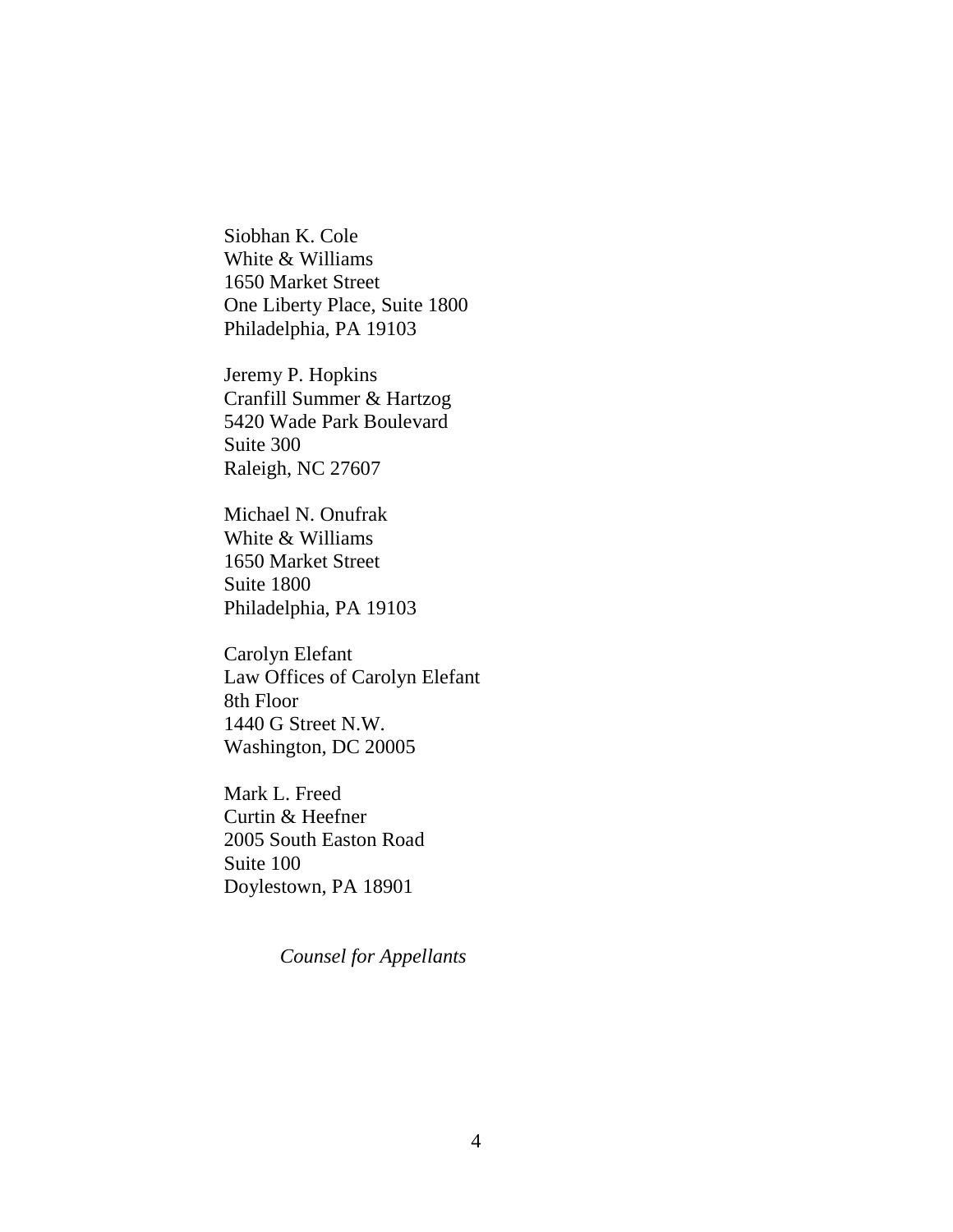Patrick F. Nugent Sean T. O'Neill Saul Ewing Arnstein & Lehr 1500 Market Street Centre Square West, 38th Floor Philadelphia, PA 19102

Elizabeth U. Witmer Saul Ewing Arnstein & Lehr 1200 Liberty Ridge Drive Suite 200 Wayne, PA 19087

 *Counsel for Appellees* 

# OPINION  $\overline{\phantom{a}}$  , where  $\overline{\phantom{a}}$

\_\_\_\_\_\_\_\_\_\_\_\_\_\_\_\_

ROTH, Circuit Judge

Congress may grant eminent domain power to private companies acting in the public interest. This appeal requires us to determine the limits on Congress's grant of eminent domain power to private companies building gas lines under the Natural Gas Act (NGA), 15 U.S.C. § 717f(h).

The NGA gives natural gas companies the power to acquire property by eminent domain, but it provides only for standard eminent domain power, not the type of eminent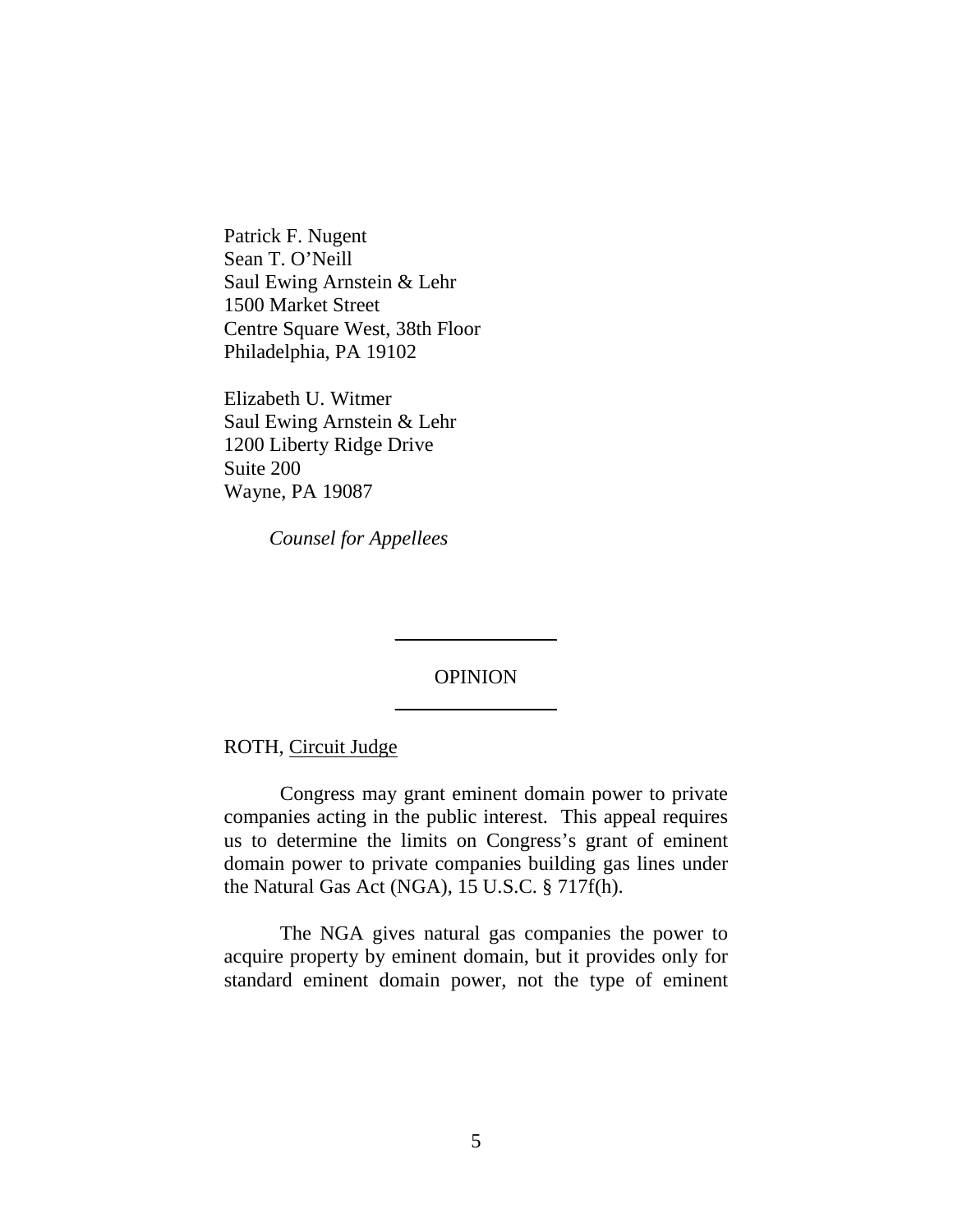domain called "quick take" that permits immediate possession.1 The District Court granted a preliminary injunction to Transcontinental Gas Pipe Line Company, which effectively gave the company immediate possession of certain rights of way owned by appellant landowners. The landowners claim that granting immediate possession violated the constitutional principle of separation of powers because the taking of property by eminent domain is a legislative power and the NGA did not grant "quick take." We disagree and hold that the District Court's order did not violate the principle of separation of powers because Transcontinental properly sought and obtained the substantive right to the property before seeking equitable relief. We will therefore affirm.

**I**

Transcontinental is building a natural gas pipeline that runs through Pennsylvania, Maryland, Virginia, North Carolina, and South Carolina. For this project, named "Atlantic Sunrise Expansion Project," Transcontinental needed certain rights of way, including those owned by appellants Hilltop Hollow Limited Partnership, Stephen Hoffman, Lynda Like, and Blair and Megan Mohn (collectively "Landowners"). Under § 717f(h) of the NGA, gas companies may acquire property by eminent domain if they meet three requirements. A gas company must demonstrate, first, that it holds a certificate of public convenience and necessity from the Federal Energy Regulatory Commission (FERC); second, that it was unable to acquire the right of way through negotiation with the

 <sup>1</sup> For a further description of "quick take" *see* Section III.A *infra.*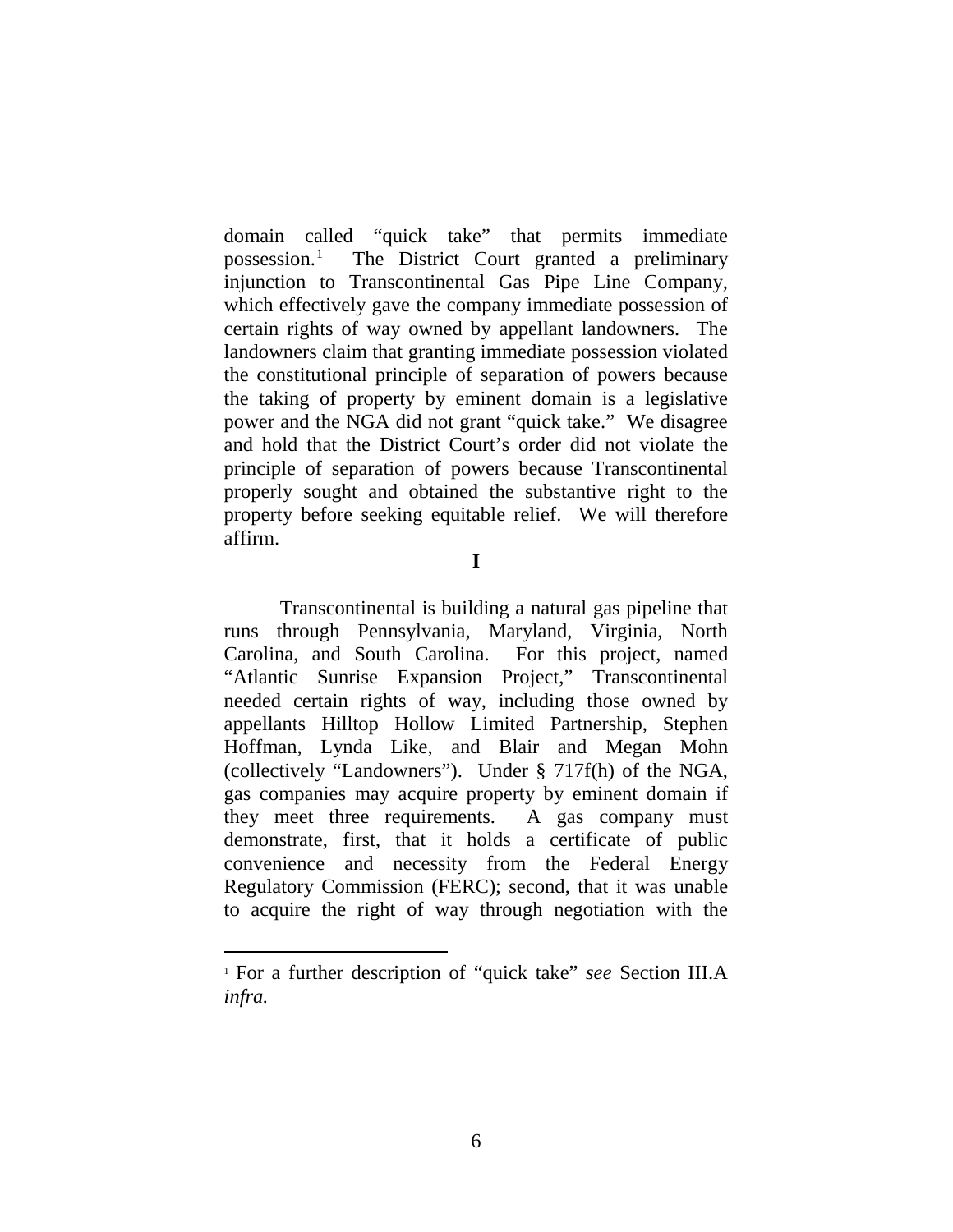landowner; and third, that the amount claimed by the owner of the property exceeds \$3,000. If these conditions are met, the gas company may "acquire the [necessary right-of-way] by the exercise of the right of eminent domain in the district court." $^2$ 

Transcontinental has met all three requirements of § 717f(h). The administrative review leading up to the certificate of public convenience and necessity lasted almost three years and, as is evident from the record, included extensive outreach and many avenues of public participation. The process started when FERC granted the company's request to use the pre-filing process on April 4, 2014.<sup>3</sup> On July 29, 2014, FERC issued a Notice of Intent to Prepare an Environmental Impact Statement (EIS) for the Planned Atlantic Sunrise Expansion Project, Request for Comments on Environmental Issues, and Notice of Public Scoping Meetings (NOI).<sup>4</sup> The NOI was then mailed to 2500 interested parties. It invited comment on the project's environmental issues from all levels of government, interest groups, Native American tribes, affected property owners, local media and libraries, and other interested parties. The Commission heard from 93 speakers and received over 600 written comments.<sup>5</sup> On March 31, 2015, the company filed its application to construct and operate the Atlantic Sunrise project.6 FERC mailed letters to potentially affected landowners (as well as to government officials and other

 $2 \text{ } 8 \text{ } 717f(h).$ 

 $3$  A<sub>1424</sub>.

<sup>4</sup> A1424; 79 Fed. Reg. 44,023 (2014).

 $5$  A1424.

 $6$  A1425.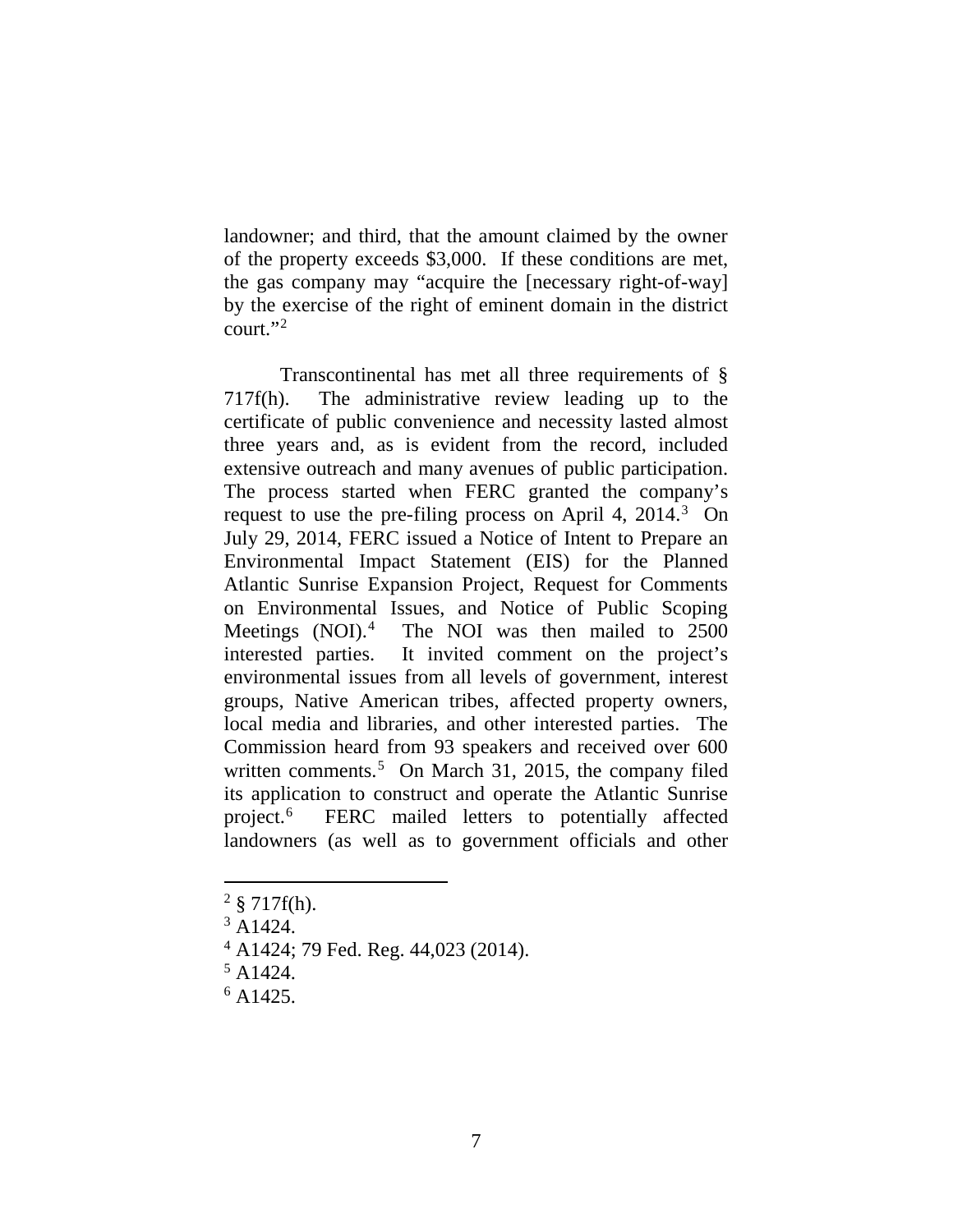stakeholders) on October 22,  $2015$ .<sup>7</sup> FERC issued the draft EIS on May 5, 2016, and published it on May 12, 2016. $8$  At four public meetings in June 2016, FERC heard from 203 speakers and received over 560 written comments and 900 identical letters on the draft EIS.<sup>9</sup> Two alternative pipeline routes were identified following the draft EIS, and additional notices were mailed to potentially affected stakeholders, in response to which FERC received 25 additional comment letters.<sup>10</sup> FERC issued the final EIS on December 30, 2016, and published it on January 9,  $2017$ .<sup>11</sup>

The Commission issued a certificate of public convenience and necessity to Transcontinental—the first requirement of § 717f(h) of the NGA—on February 3,  $2017<sup>12</sup>$  It found "[b]ased on the benefits" of the pipeline, "the minimal adverse effects on landowners or surrounding communities," and "the absence of adverse effects on existing customers and other pipelines and their captive customers, . . . that the public convenience and necessity require[d] approval" of the project "subject to the conditions" set out in the Order Issuing Certificate.13 Those conditions included requirements that Transcontinental, *inter alia*, construct the pipeline and make it available for service within three years of the date of the order,  $14$  comply with certain environmental

- $9$  A<sub>1425</sub>.
- $10$  A1426.
- $11$  A1426; 82 Fed. Reg. 2,344 (2017).
- $12$  A1396.

 $13$  A  $1410$ .

 $7$  A1425.

<sup>8</sup> 81 Fed. Reg. 29,557 (2016).

<sup>14</sup> *See* 18 C.F.R. § 157.20(b), A1466.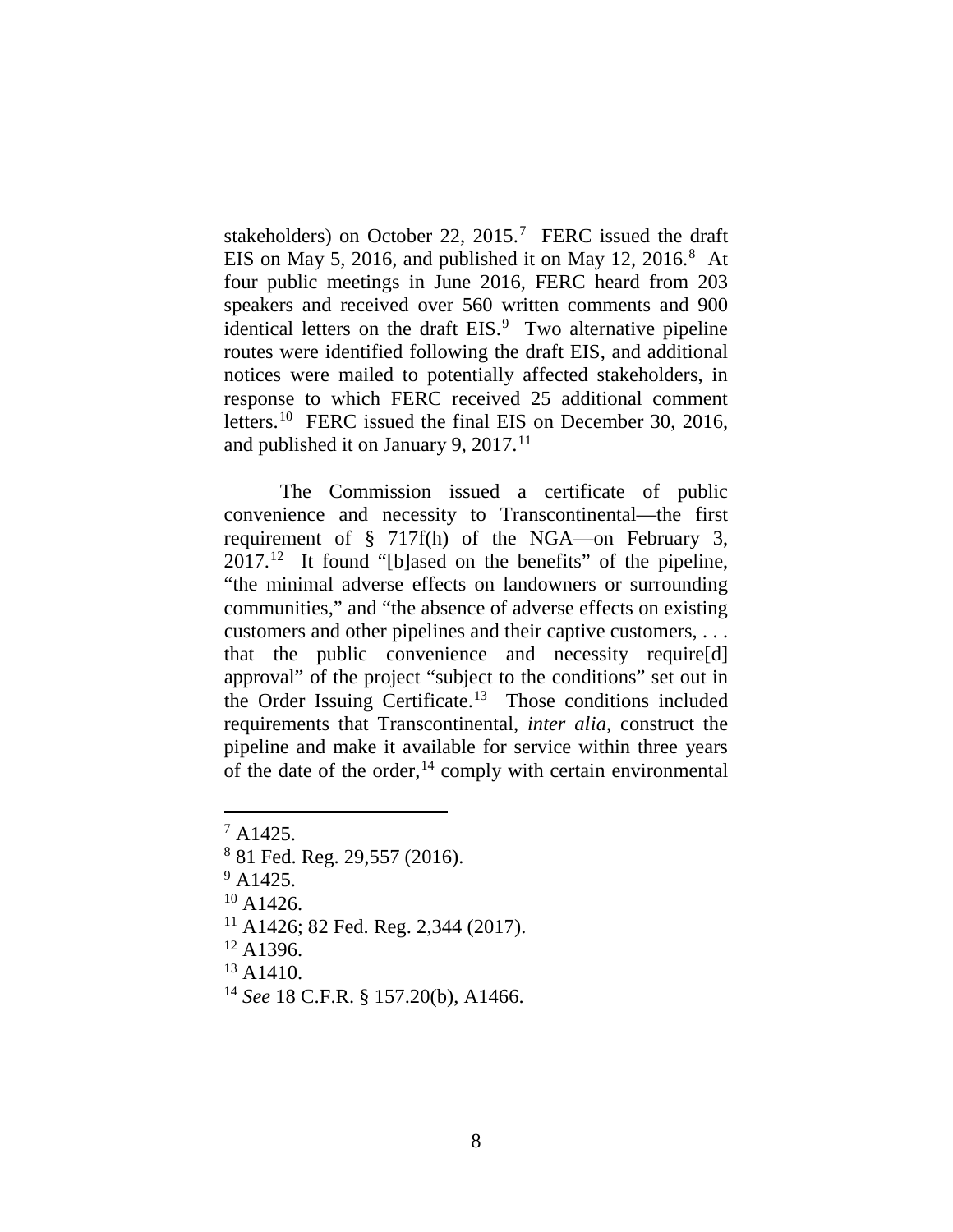conditions, and follow certain rate schedules.15 FERC also required that Transcontinental execute firm contracts for volumes and service terms "equivalent to those in its precedent agreements" before construction.16 The Order Issuing Certificate contained information on those binding precedent agreements, comprising 100% of the capacity generated by the project, with nine shippers. $17$  The Landowners sought rehearing and included a request to stay the Order Issuing Certificate and construction of the project, <sup>18</sup>

 $15$  A1466-67.

 $16$  A1467.

 $17$  A1400-01, A1407-10. FERC noted that while "a number of the project shippers are producers," its "policy does not require that shippers be end-use consumers of natural gas. . . . [A] project driven primarily by marketers and producers does not render it speculative. Marketers or producers who subscribe to firm capacity on a proposed project on a longterm basis presumably have made a positive assessment of the potential for selling gas to end-use consumers in a given market and have made a business decision to subscribe to the capacity on the basis of that assessment." A1408.

<sup>&</sup>lt;sup>18</sup> Request for Rehearing and Motion for Stay of Certain Landowners (Mar. 6, 2017), Accession No. 20170306-5123; Petition for Rehearing of Lynda Like of Order Issuing Certificate for the Atlantic Sunrise Project and Request for Stay of Certificate (Mar. 6, 2017), Accession No. 20170306- 5204; Petition for Rehearing of Follin Smith and Blair and Megan Mohn of Order Issuing Certificate for the Atlantic Sunrise Project and Request for Stay of Certificate (Mar. 6, 2017), Accession No. 20170306-5202.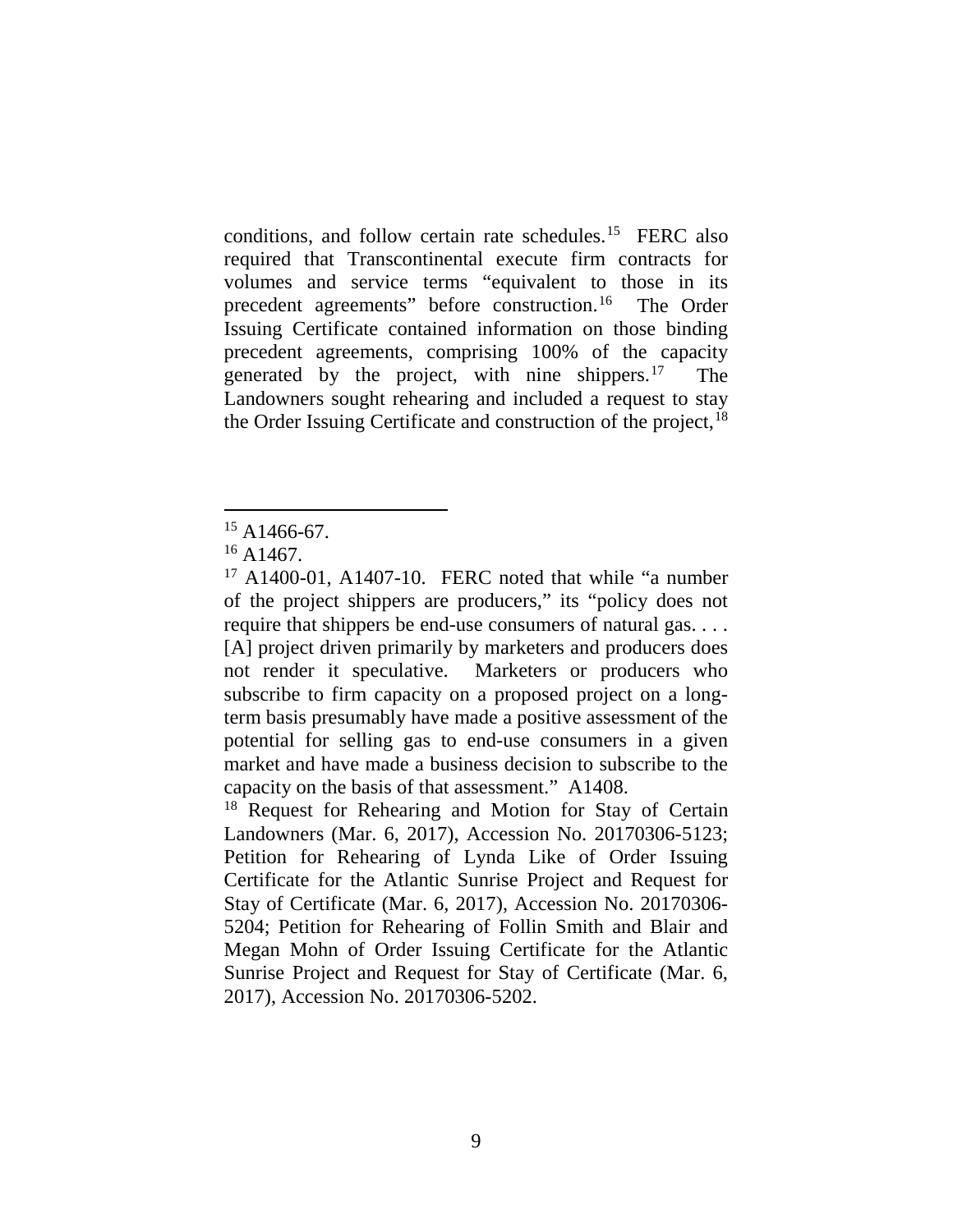but FERC tolled the rehearing request on March 13,  $2017$ ,<sup>19</sup> denied the stay requests on August 31, 2017,<sup>20</sup> and finally denied the rehearing request on December 6,  $2017<sup>21</sup>$ 

The second and third requirements for using the eminent domain powers under § 717f(h) of the NGA are that the gas company negotiate with the landowner for the necessary right of way and that value of the right of way exceeds \$3000. Transcontinental extended written offers of compensation exceeding \$3000 to each of the Landowners, but these offers were not accepted.<sup>22</sup> Transcontinental thus satisfied the second and third requirements. The company filed condemnation complaints pursuant to Rule 71.1 in four

<sup>&</sup>lt;sup>19</sup> The tolling order noted that if FERC had not responded to the rehearing requests within 30 days, the requests would be considered denied under 18 C.F.R. § 385.713 (2016); therefore, FERC tolled the request "[i]n order to afford additional time for consideration of the matters." A669.

<sup>20</sup> Order Denying Stay, *Transcontinental Gas Pipe Line Co., LLC*, 160 FERC ¶ 61,042 (Aug. 31, 2017), Accession No. 20170831-3088.

<sup>21</sup> Order on Rehearing, *Transcontinental Gas Pipe Line Co., LLC*, 161 FERC ¶ 61,250 (Dec. 6, 2017), Accession No. 20171206-3073.

<sup>22</sup> Transcontinental submitted a declaration in its summary judgment briefing from Aaron Blair, a "Senior Land Representative" for Transcontinental's parent company, Williams Partners, L.P., establishing that it had made these offers, and there was also testimony to that effect at the preliminary injunction hearing. A609 (Blair Declaration); A1049 (Blair testimony).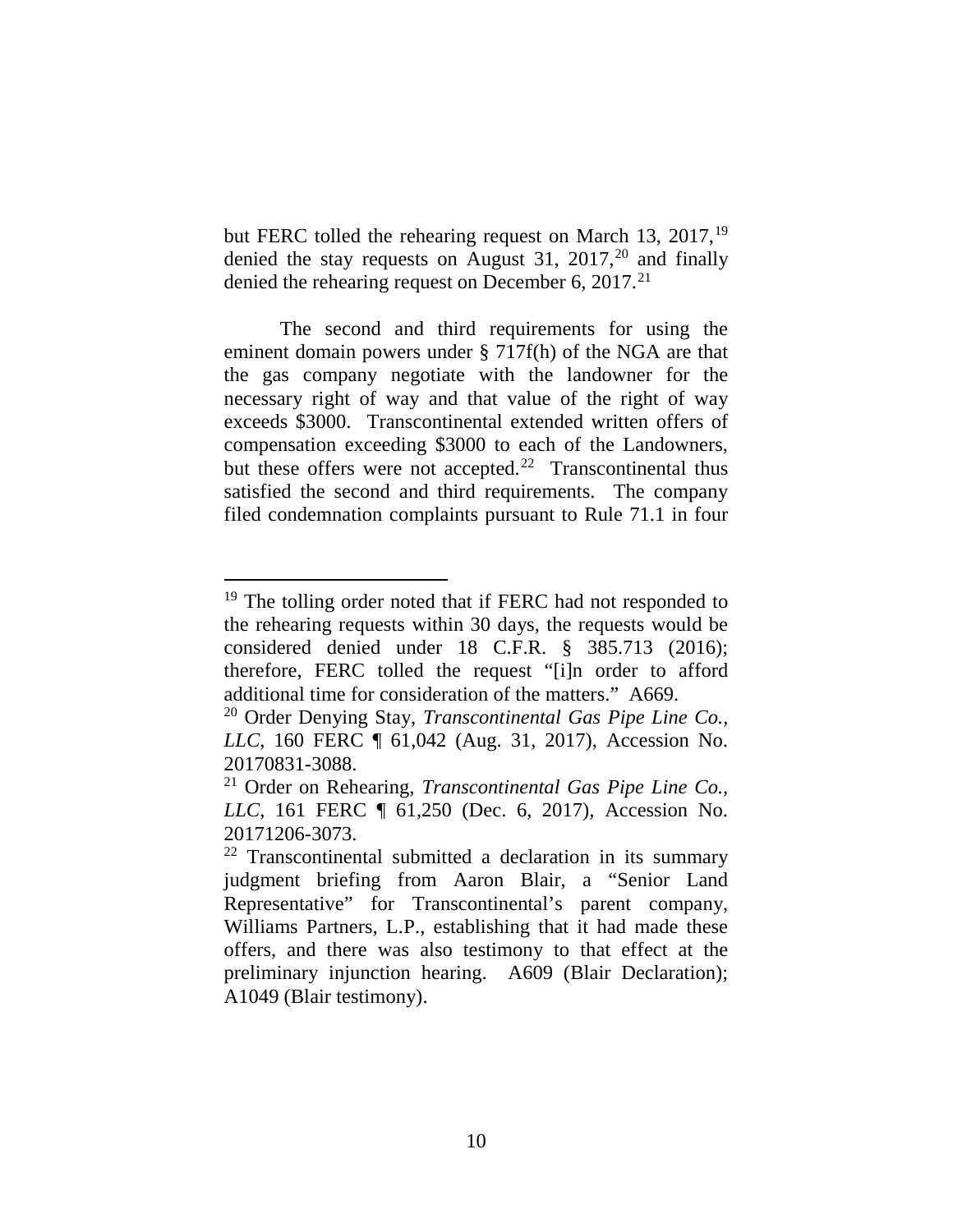separate actions against the Landowners on February 15, 2017.23

Having met the three requirements of § 717f(h), Transcontinental moved for partial summary judgment on February 20, 2017, in the Hilltop, Hoffman, and Mohn condemnation actions and on February 22, 2017, in the Like condemnation action.24 Transcontinental also requested an injunction giving immediate access for the purpose of conducting a survey in the Hilltop and Hoffman actions and claimed immediate entitlement based on the existence of the FERC order.<sup>25</sup> On April 6, 2017, the District Court denied the motion for an injunction under the NGA because it had not yet determined the merits of Transcontinental's condemnation action, though it granted Transcontinental limited survey access pursuant to Pennsylvania state law. 26 The court held that it would have been premature to grant such an injunction at that time given that the Landowners in related cases had not yet finished briefing the summary judgment motions.<sup>27</sup> The court noted that if Transcontinental later established its right to condemn, the court would be able to use its equitable power to award preliminary injunctive relief.28

After briefing on the summary judgment motions concluded, Transcontinental filed an omnibus motion for

- <sup>24</sup> A130, A1538, A1833, A1709.
- $25$  A679.

 <sup>23</sup> A130, A1537, A1709, A1832.

<sup>26</sup> A679, A680.

 $27 A680.$ 

<sup>28</sup> A679.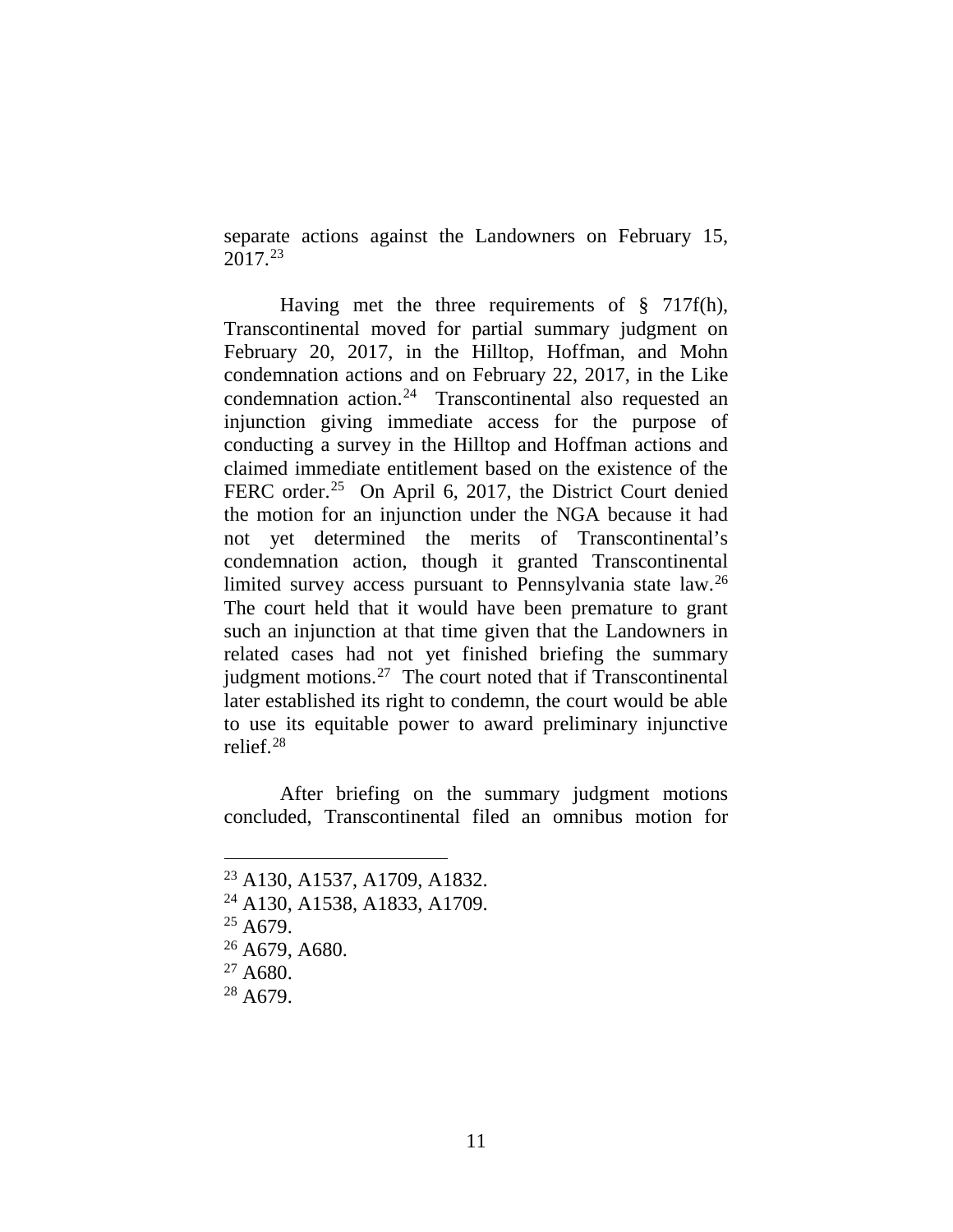preliminary injunction on June 28, 2017.<sup>29</sup> The Landowners responded on July 14, 2017.<sup>30</sup> On June 30, 2017, the District Court scheduled oral argument on the motions for July 17 and 20, 2017. At oral argument, a witness for Transcontinental testified that construction was planned to begin in the fall of 2017 and that it would need access to the rights of way by August  $18<sup>31</sup>$  or else it would suffer various harms.<sup>32</sup> The Landowners cross-examined Transcontinental's witness, 33 and all four Landowners testified.<sup>34</sup> The Landowners' testimony included statements that they had all participated in the FERC administrative process.35 Counsel for Landowners presented argument that the taking constituted a "quick take" and that it violated separation of powers principles.<sup>36</sup>

On August 23, 2017, the District Court granted Transcontinental's motions for partial summary judgment and omnibus motion for a preliminary injunction.37 The court found no dispute that Transcontinental met the three requirements for seeking eminent domain under the NGA and held that the company was therefore entitled to the entry of

 <sup>29</sup> A685.

<sup>30</sup> A135, A1541, A1712, A1835.

<sup>31</sup> A953-54, A957.

<sup>32</sup> A957-961.

 $33$  A963.

<sup>34</sup> A1068, A1110, A1152, A1184.

<sup>35</sup> A1108 (Hilltop), A1124-25 (Hoffman), A1158-59 (Mohn), A1191 (Like).

<sup>36</sup> A1202-10, A1214-16.

<sup>37</sup> A35; A20-28, A75-82, A97-103, A114-21; A18-19, A73- 74, A95-96, A112-13.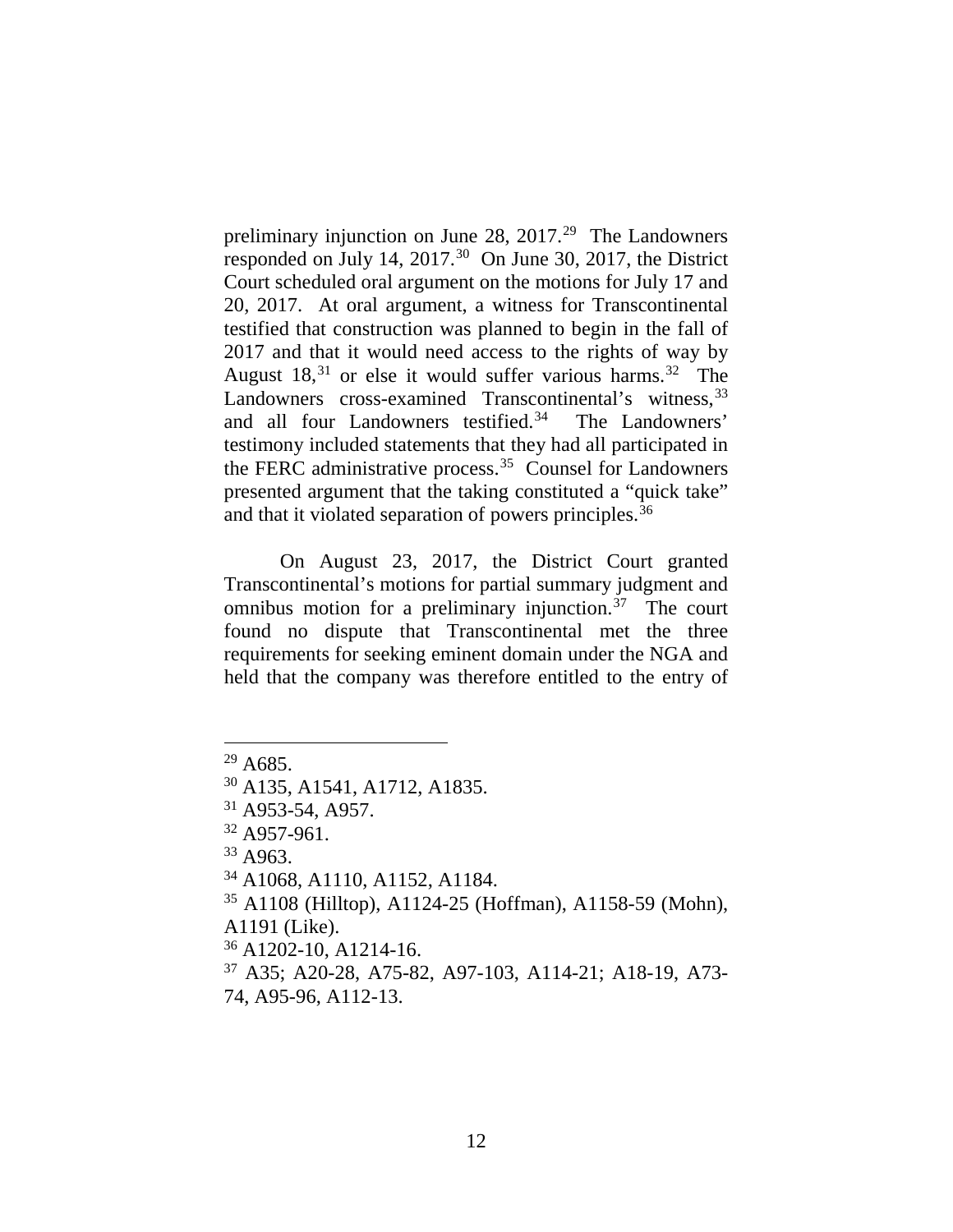partial summary judgment.<sup>38</sup> The court addressed the Hilltop/Hoffman Landowners' due process claims and ruled that they were essentially attacks on the FERC certificate, and were therefore outside the court's jurisdiction.<sup>39</sup> The court added that, even if it were to exercise jurisdiction, it would find that the Hilltop/Hoffman Landowners had received "adequate due process" because they had participated in oral argument, had filed a request for rehearing with FERC, and had filed an appeal in the D.C. Circuit Court of Appeals.<sup>40</sup> The Hilltop/Hoffman Landowners had also argued that FERC's tolling order deprived them of due process because it indefinitely extended FERC's time limit to rule on their Motion for Rehearing and Stay. The court rejected this argument on the grounds that mere delay in the adjudication of a claim does not amount to a deprivation. $41$  The court then addressed the Like/Mohn Landowners' claim that because the FERC certificate was conditioned on certain requirements, some of which had not yet been met, the certificate could not be used to exercise eminent domain. As the NGA does not require FERC certificate holders to satisfy all the certificate's conditions before exercising eminent domain, and because the certificate itself contained no such requirement, the District Court rejected this argument.<sup>42</sup>

On the basis of this review, the court held that Transcontinental had met the four factor test for a preliminary injunction. Under that test, the movant must demonstrate: 1)

 $38$  A41-42.

- <sup>40</sup> A44.
- 
- $^{41}$  A46-47.<br> $^{42}$  A48-49.

 $39$  A42.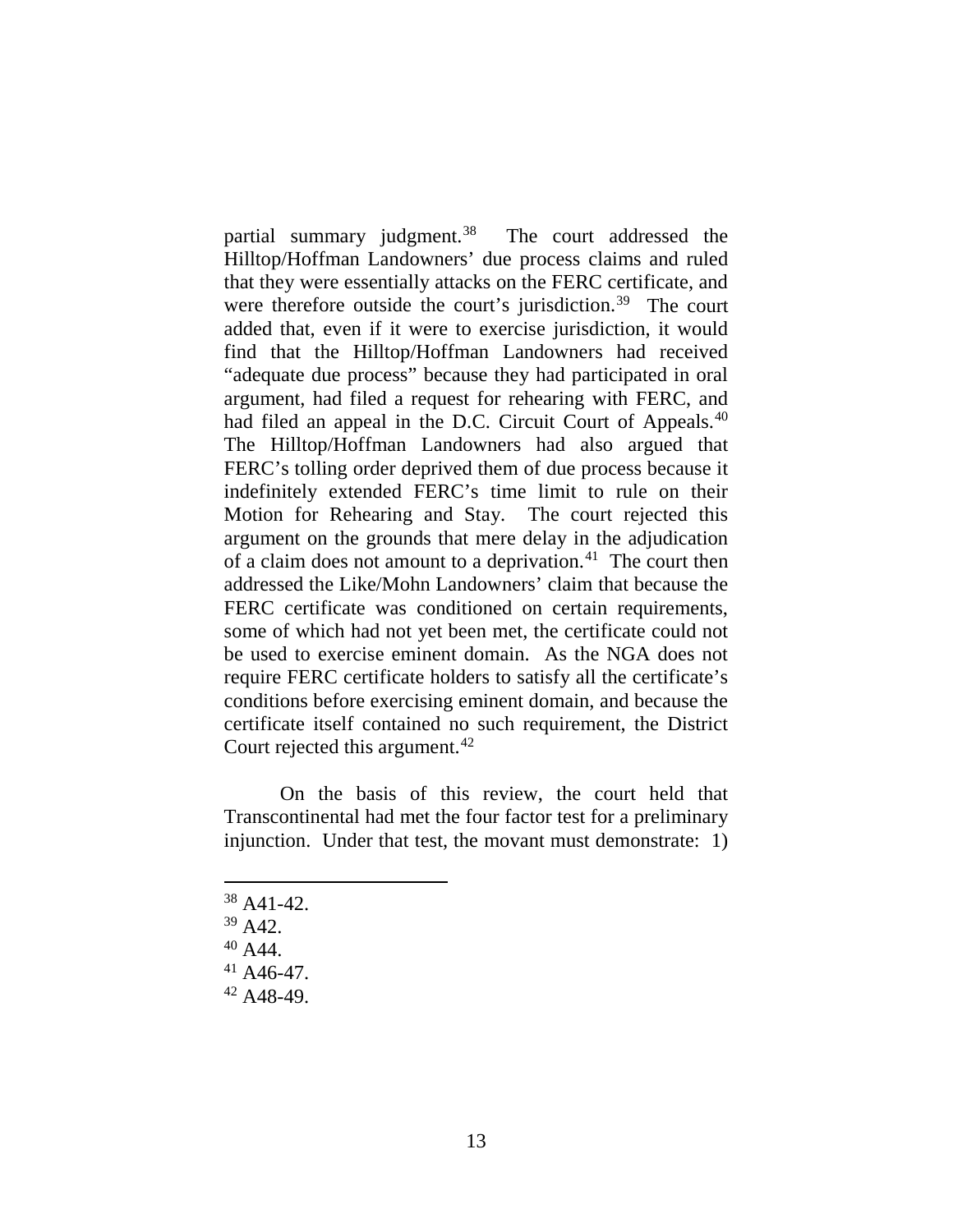that there is reasonable probability of success on the merits, 2) that there will be irreparable harm to the movant in the absence of relief, 3) that granting the injunction will not result in greater harm to the nonmoving party, and 4) that the public interest favors granting the injunction. $43$  The first two factors are the "most critical."44 On the first prong, it found that "Transco[ntinental] ha[d] already succeeded on the merits."45 The court quoted our decision in *Columbia Gas Transmission, LLC v. 1.01 Acres*. In that case, we affirmed the grant of partial summary judgment in an action for condemnation and the grant of a preliminary injunction, noting that there was "no remaining merits issue" because the District Court had already ruled that the gas company had the right to the easements by eminent domain. 46

On the second prong, the District Court found that Transcontinental would suffer irreparable harm in the form of construction delays, inability to complete surveys required to satisfy environmental conditions, risk of non-compliance with shipper contracts, and monetary harm.<sup>47</sup>

 <sup>43</sup> *Reilly v. City of Harrisburg*, 858 F.3d 173, 176 (3d Cir. 2017).

<sup>44</sup> *Id.* at 179.If the first two "gateway" factors are met, the court "then considers the remaining two factors and determines in its sound discretion if all four factors, taken together, balance in favor of granting the requested preliminary relief." *Id.*<br><sup>45</sup> A51.<br><sup>46</sup> 768 F.3d 300, 315 (3d Cir. 2014).

 $47$  A53-54. The project is at an advanced stage. FERC has issued a series of Notices to Proceed on the construction of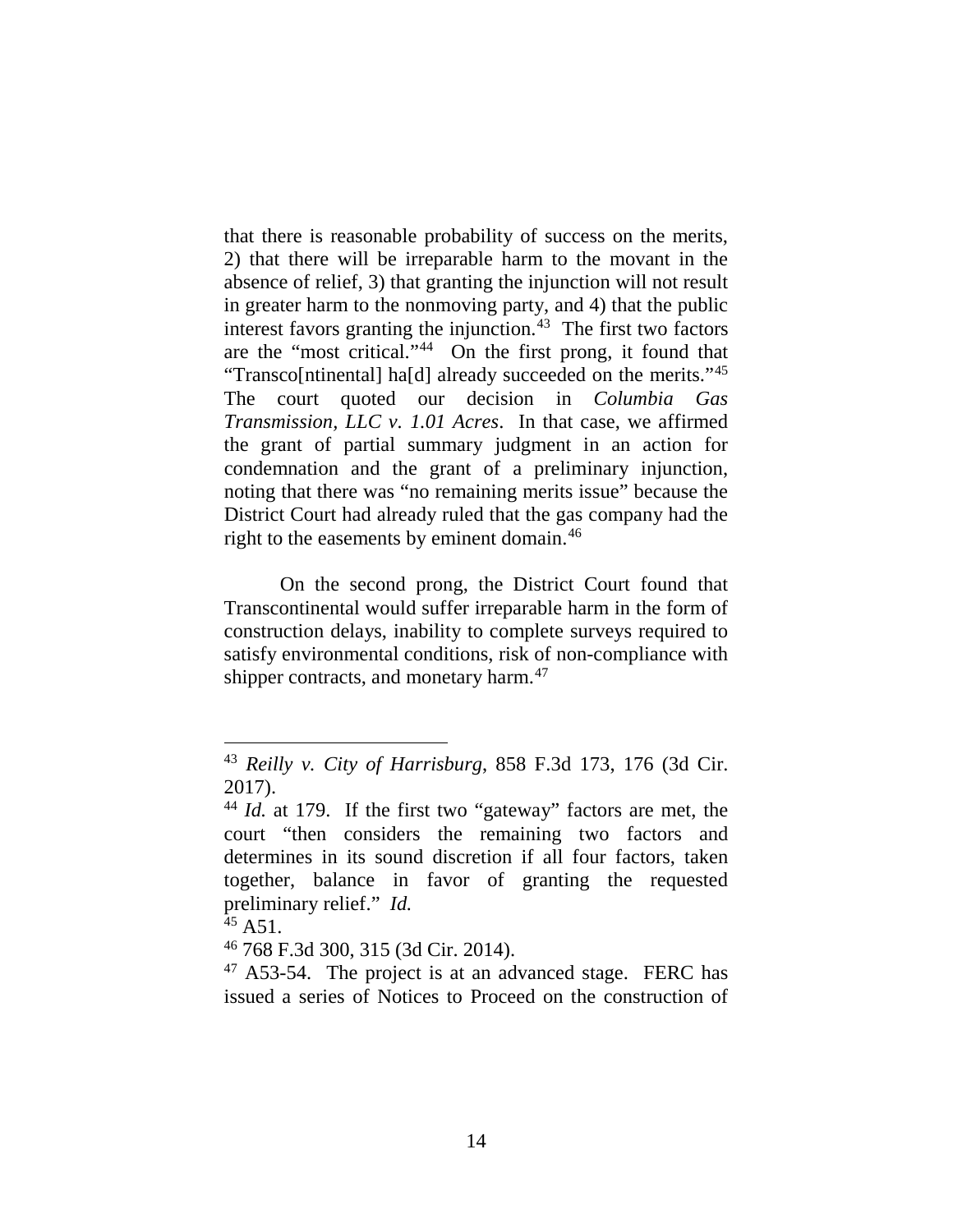On the third prong, the District Court noted again that Transcontinental already had the substantive right to possession and the only question was "the timing of the possession."48 If the permits to build certain pipeline sections on the Landowners' property were eventually denied, the Landowners would have legal recourse to recover their property.49

Finally, on the public interest prong, the District Court noted the project's potential to provide the general public "throughout a vast area of the country" with access to natural gas, and found that "the mere fact that [certain subscribers] will have access to export facilities does not mean that they will in fact export the natural gas out of the country."<sup>50</sup> The District Court noted also that FERC had found the project to be in the public interest, which further tipped this factor in favor of Transcontinental.<sup>51</sup>

The Landowners appealed.

the project, and Transcontinental states in its brief that only 23% of the construction remains to be completed.

 $48$  A 54.

 $49A55$ .

<sup>50</sup> The Hilltop/Hoffman Landowners point out that the project is designed to generate 1,700,002 dekatherms per day, and they argue that of this amount, 850,000 dekatherms, which is just barely under 50%, will go to one shipper, Cabot Oil  $\&$ Gas, which plans to export this entire amount.  $51$  A56-57.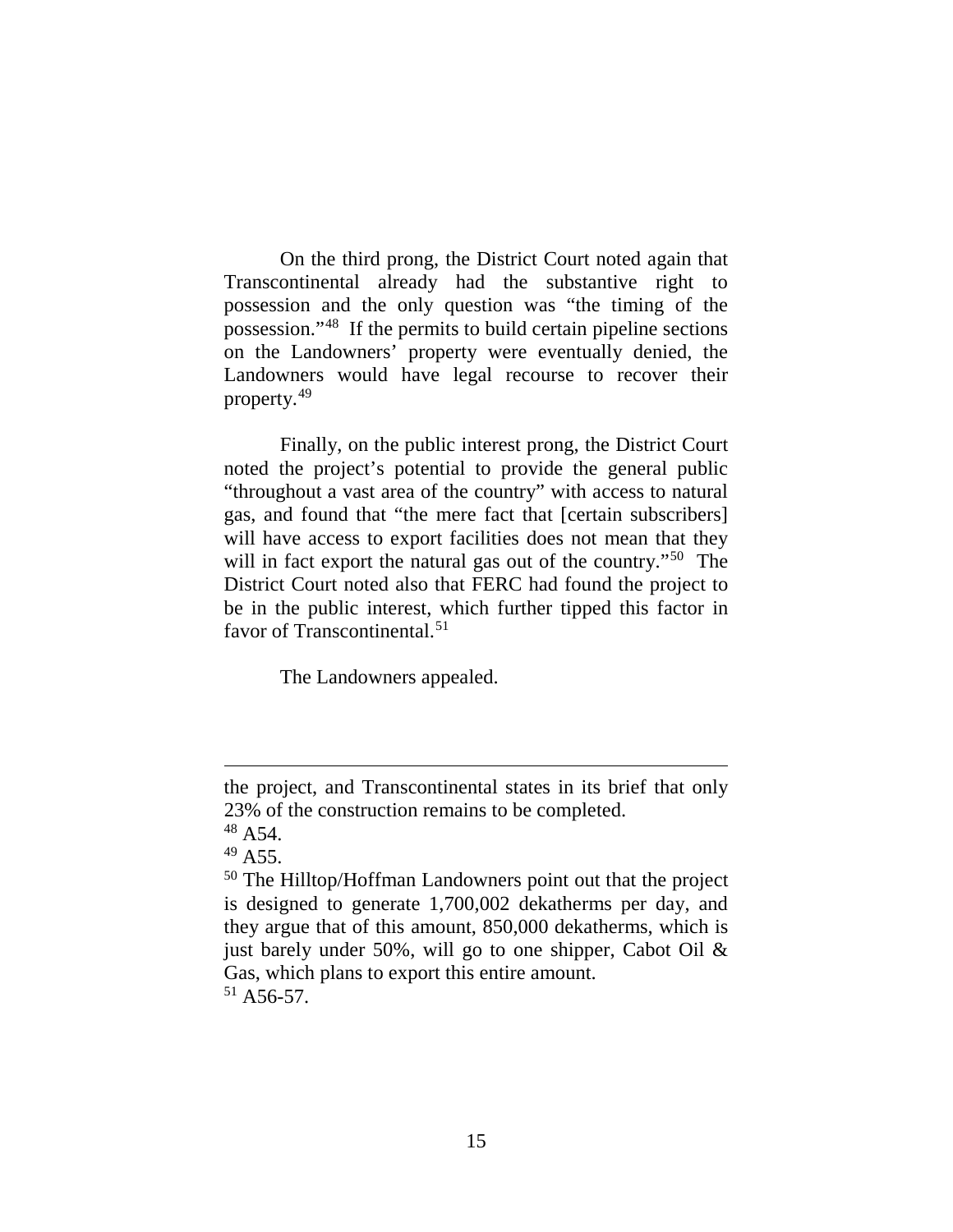As the grant of partial summary judgment did not end the litigation as to all claims and all parties, only the grant of the preliminary injunction is before us.<sup>52</sup> We have jurisdiction over the appeal of the injunction under 28 U.S.C. § 1292(a). The Landowners, however, do not bring a standard appeal of a preliminary injunction, reviewable for abuse of discretion. The Landowners contest only the constitutionality of the lower court's procedure, not the application of the four-factor preliminary injunction test.<sup>53</sup> Therefore, we review their claims *de novo*. 54

#### **III**

The Landowners ask us to hold that the procedure followed by the District Court—grant of partial summary judgment, awarding possession of the rights-of-way, followed by equitable relief in the form of preliminary injunction—is unconstitutional. The Landowners argue that such a procedure is an unconstitutional grant of "quick take" eminent domain power, the type of eminent domain that allows for immediate possession. Congress granted "quick take" eminent domain power to government actors in the Declaration of Taking Act (DTA), <sup>55</sup> but the NGA neither contains nor incorporates such a provision. The Landowners argue that since Congress did not grant natural gas companies

### **II**

 <sup>52</sup> *Andrews v. United States*, 373 U.S. 334, 340 (1963).  $53$  A56.

<sup>54</sup> *Free Speech Coalition, Inc. v. Attorney General*, 825 F.3d 149, 159 (3d Cir. 2016).

<sup>55</sup> 40 U.S.C. § 3114.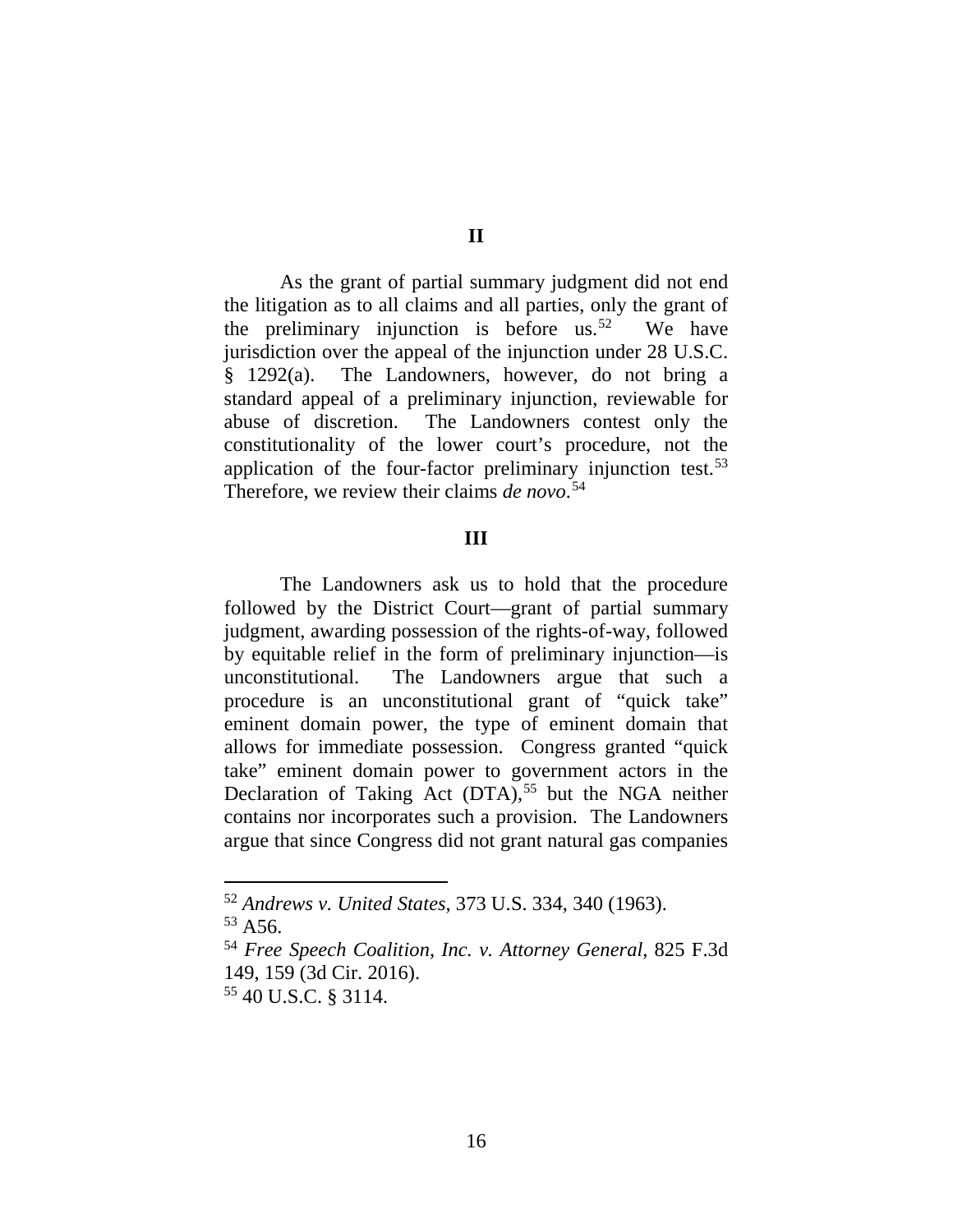"quick-take" eminent domain power in the NGA, the court cannot, in effect, grant such powers on its own; doing so usurps the legislature's authority. The question before us then is whether Congress, in passing the NGA, intended to remove the judiciary's access to equitable remedies to enforce an established substantive right. Put another way, did Congress intend to forbid immediate access to the necessary rights of way when it granted only standard condemnation powers to natural gas companies?

### **A**

We begin with the Landowners' premise: that the District Court effected a "quick-take." As an initial matter, eminent domain is a legislative power, but Congress can delegate it to other governmental actors<sup>56</sup> or to private actors "execut[ing] works in which the public is interested."57

 <sup>56</sup> *E.g.*, 33 U.S.C. § 594 (providing the Secretary of the Army the authority to acquire land, through eminent domain proceedings, "needed for a work of river and harbor improvements duly authorized by Congress"). 57 *Mississippi & Rum River Boom Co. v. Patterson*, 98 U.S.

<sup>403, 406 (1878);</sup> *see also First English Evangelical Lutheran Church of Glendale v. Los Angeles County, Cal.*, 482 U.S. 304, 321 (1987) ("[T]he decision to exercise the power of eminent domain is a legislative function."); *Monongahela Nav. Co. v. United States*, 148 U.S. 312, 321 (1893). The Landowners acknowledge the existence of judicial takings, citing *Stop the Beach Renourishment, Inc. v. Florida Dep't Enviro. Protection*, 560 U.S. 702, 713-14 (2010)), but maintain that only Congress can grant eminent domain powers. *See Secombe v. Milwaukee & St. P.R. Co.*, 90 U.S.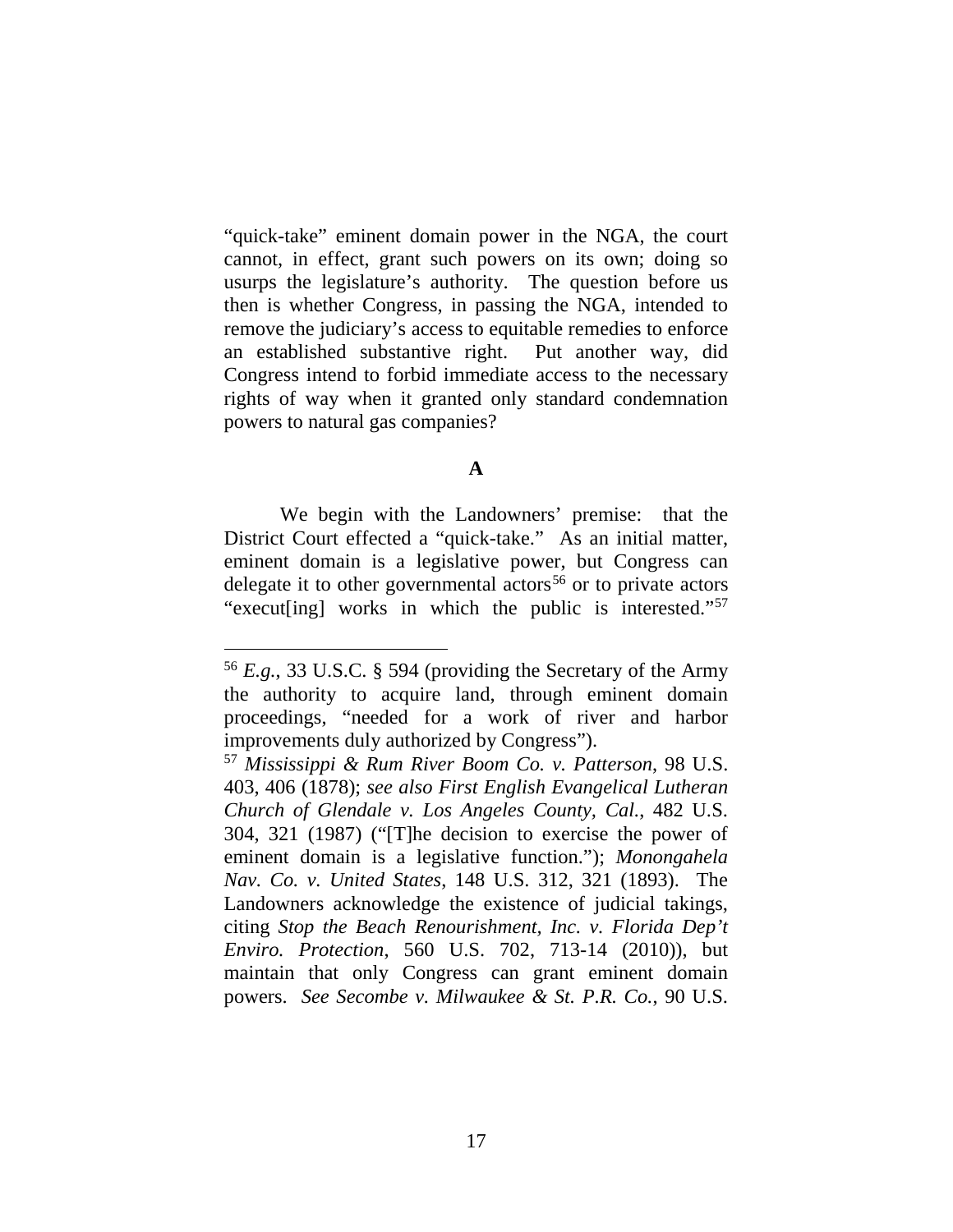Congress generally does this by delegating the power of eminent domain. There are two primary types of eminent domain at the government's disposal. One is "quick take," permitted by the DTA, 40 U.S.C. § 3114, in which the government files a "declaration of taking" that states the authority for the taking, the public use, and an estimate of compensation. Upon depositing the estimated compensation, title vests automatically with the United States. The other is standard condemnation, permitted by 40 U.S.C. § 3113, in which title passes and the right to possession vests after a final judgment and determination of just compensation. The procedures for standard condemnations are set forth in Fed. R. Civ. P. 71.1. The NGA is an example of a grant of eminent domain power from Congress to a private actor to condemn land for public use, but it only embodies the second type—standard condemnation power, not "quick take."58

In the case before us, Transcontinental followed standard condemnation procedure. The company filed condemnation complaints under Rule 71.1, not a declaration of taking. Rule 71.1 has requirements that go beyond the DTA.<sup>59</sup> Transcontinental followed these procedures by filing

<sup>108, 117-18 (1874) (&</sup>quot;[T]he mode of exercising the right of eminent domain, in the absence of any provision in the organic law prescribing a contrary course, is within the discretion of the legislature.").

<sup>58</sup> *East Tennessee Natural Gas Co. v. Sage*, 361 F.3d 808, 820-21 (4th Cir. 2004) (citing *Mississippi & Rum River Boom Co. v. Patterson*, 98 U.S. at 406).

<sup>59</sup> *E.g.*, a condemnation complaint that explains the authority for the taking, the uses for the property, a description sufficient to identify the property, the interests to be acquired,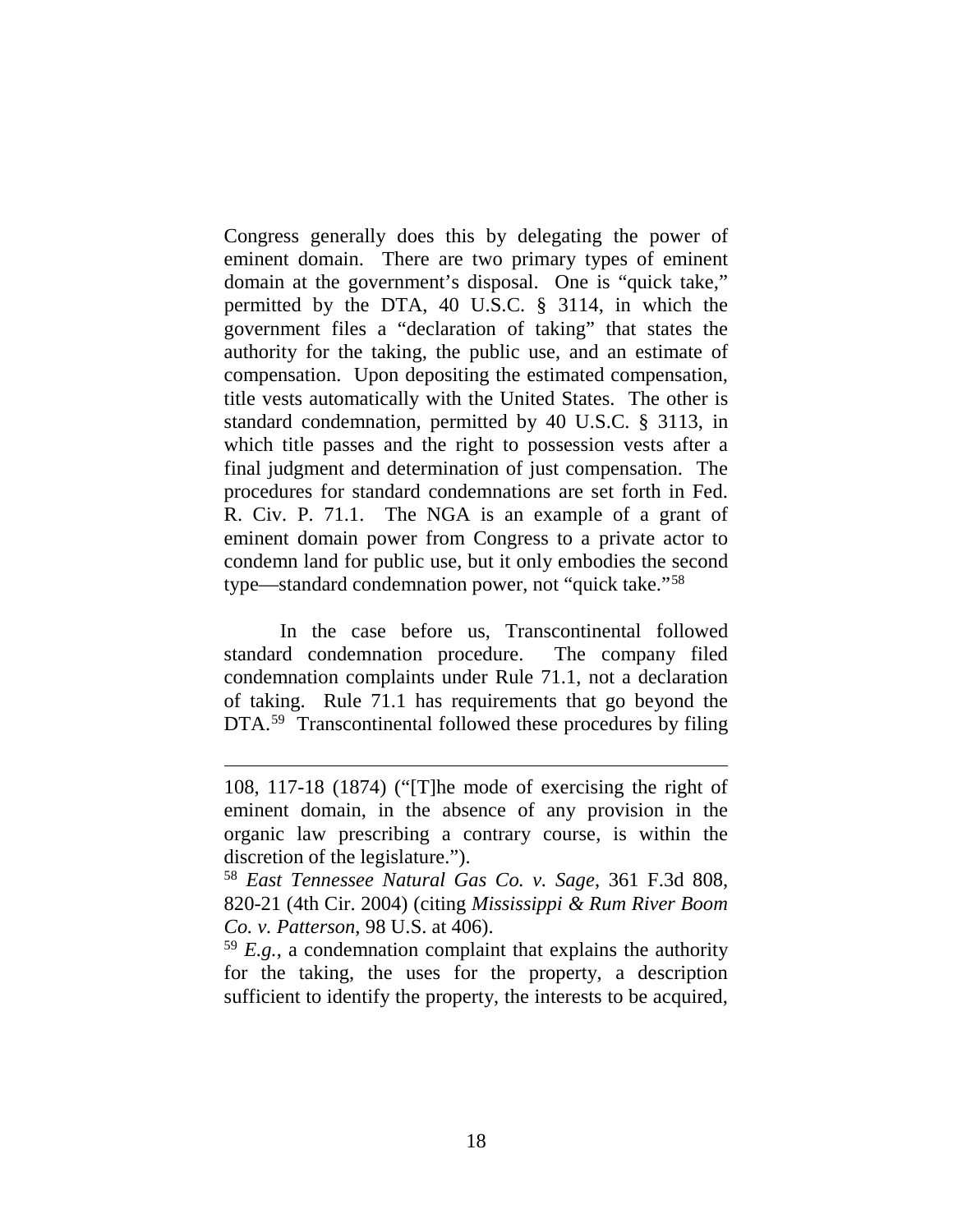condemnation complaints under Rule 71.1; it then established its substantive right to the property by filing for summary judgment. Only after the District Court granted summary judgment in Transcontinental's favor did it grant injunctive relief. Transcontinental also posted bond at three times the appraised value of the rights of way, as required by the orders of condemnation. 60 If Transcontinental had in fact exercised

and each owner; notice and personal or publication service; and procedures for the determination and payment of just compensation.

<sup>60</sup> *See* A22, A99, A116, A77. We note that the Landowners have not received any of this money. Rule 71.1(c)(4) allows the court to "order any distribution of a deposit that the facts warrant." At least one court has interpreted this provision to apply only after the final determination of just compensation. *UGI Sunbury LLC v. A Permanent Easement for 71.7575 Acres*, 16-cv-788, 2016 WL 7239945, at \*2 n.14 (M.D. Pa. Dec. 15, 2016). In *UGI Sunbury*, the court interpreted an Advisory Committee note on this section, which states that the sentence "enables the court to expedite the distribution of a deposit, in whole or in part, as soon as pertinent facts of ownership, value and the like are established," to mean that distribution can *only* occur after just compensation is determined. Such a reading conflicts with subsection  $(i)(2)$ , which provides that "[i]f the compensation finally awarded to a defendant exceeds the amount distributed to that defendant," the court must recoup the deficiency from the plaintiff, and the reverse is true if the final amount awarded is less than the amount distributed. Such a scheme would be unnecessary if deposits never occurred before final determination of just compensation. In sum, while it does not seem to be common practice to distribute compensation upon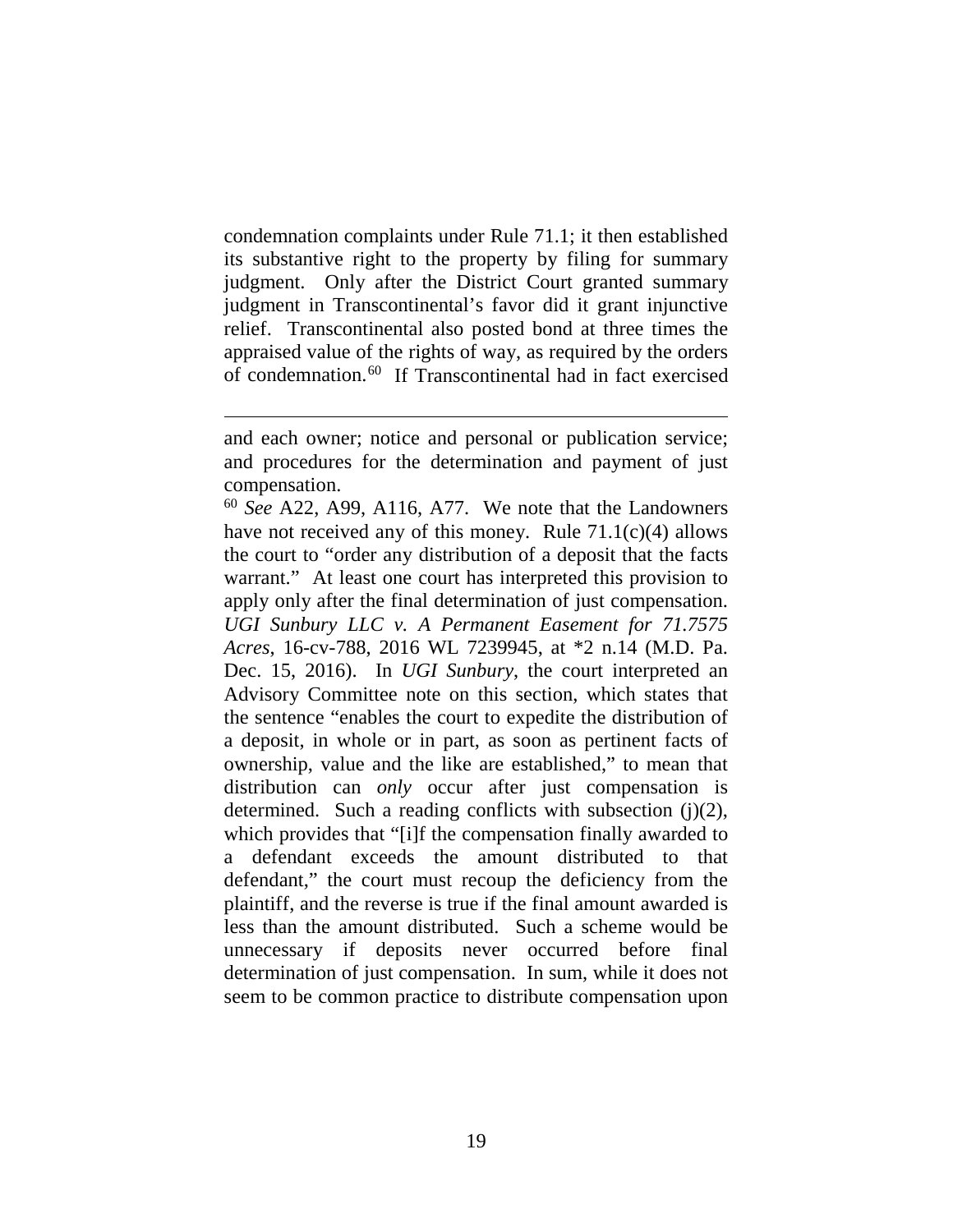"quick take," it would have simply filed a declaration of taking with an estimate of compensation; title would have vested automatically. Here, unlike in a "quick take" action, Transcontinental does not yet have title but will receive it once final compensation is determined and paid.61 Unlike in a "quick take" action, the Landowners had the opportunity to brief the summary judgment motions and participate in the preliminary injunction hearing. The different procedures and opportunities for participation distinguish the grant of the injunction here from an exercise of "quick take" power.

**B**

The Landowners contend, nevertheless, that even if the procedure below was not *technically* an exercise of "quick take" eminent domain, the use of a preliminary injunction *amounted to* a "quick take." However, the technical distinctions they seek to elide are, in the end, meaningful distinctions in the law. According to the Landowners, there is a difference between the substantive right to access that arises under the NGA, and the substantive right to *immediate*  access, which only Congress can authorize. The Like/Mohn Landowners argue that granting injunctive relief for immediate possession is in itself a substantive right of eminent domain that a court cannot confer in the absence of Congressional authorization. There is, however, no case law to support the proposition that an injunctive right of immediate possession is a substantive right, conferrable only by Congress. The fact that "quick take" power exists does

posting of the bonds, in cases presenting hardship to landowners, the court's hands may not be tied.

<sup>61</sup> *Danforth v. United States*, 308 U.S. 271, 284-85 (1939).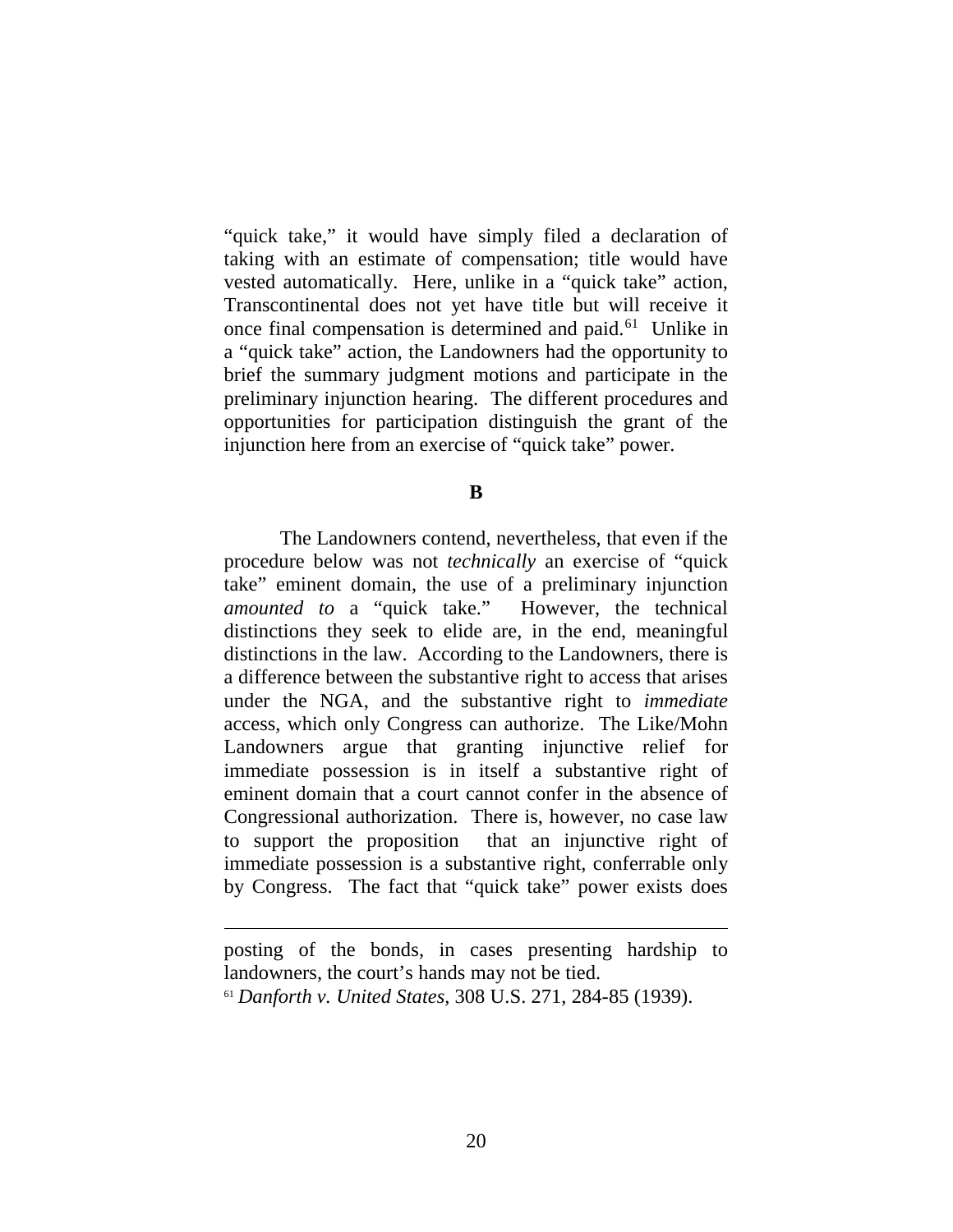not prohibit other kinds of immediate access. The only substantive right at issue is the right to condemn using eminent domain, conferred by Congress in the NGA. The District Court found that Transcontinental had obtained that right.62 The preliminary injunction merely hastened the enforcement of the substantive right—it did not create any new rights. 63

The Like/Mohn Landowners portray Transcontinental as a customer who pays for 90% of an item and then takes it home, but Transcontinental did not have 90% of a right to the rights of way—it had the whole right. The Hilltop/Hoffman Landowners argue that the fact that title to the property had not yet been transferred is immaterial; it is the grant of the preliminary injunction that is the essence of the "quick take" power. To the contrary, we conclude that the equitable means by which Transcontinental's possession vested through the preliminary injunction differed in significant ways from "quick take" under the DTA. We decline the invitation to conflate the two processes. These are not trivial differences of procedure or paperwork.

 <sup>62</sup> *See Seymour v. Freer*, 75 U.S. 202, 213-14 (1868) (property rights "distinct from the legal ownership . . . constitute an equity which a court of equity will protect and enforce whenever its aid for that purpose is properly invoked").

<sup>63</sup> *De Beers Consol. Mines, Ltd. v. United States*, 325 U.S. 212, 220 (1945) (issuing preliminary injunction "appropriate to grant intermediate relief of the same character as that which may be granted finally").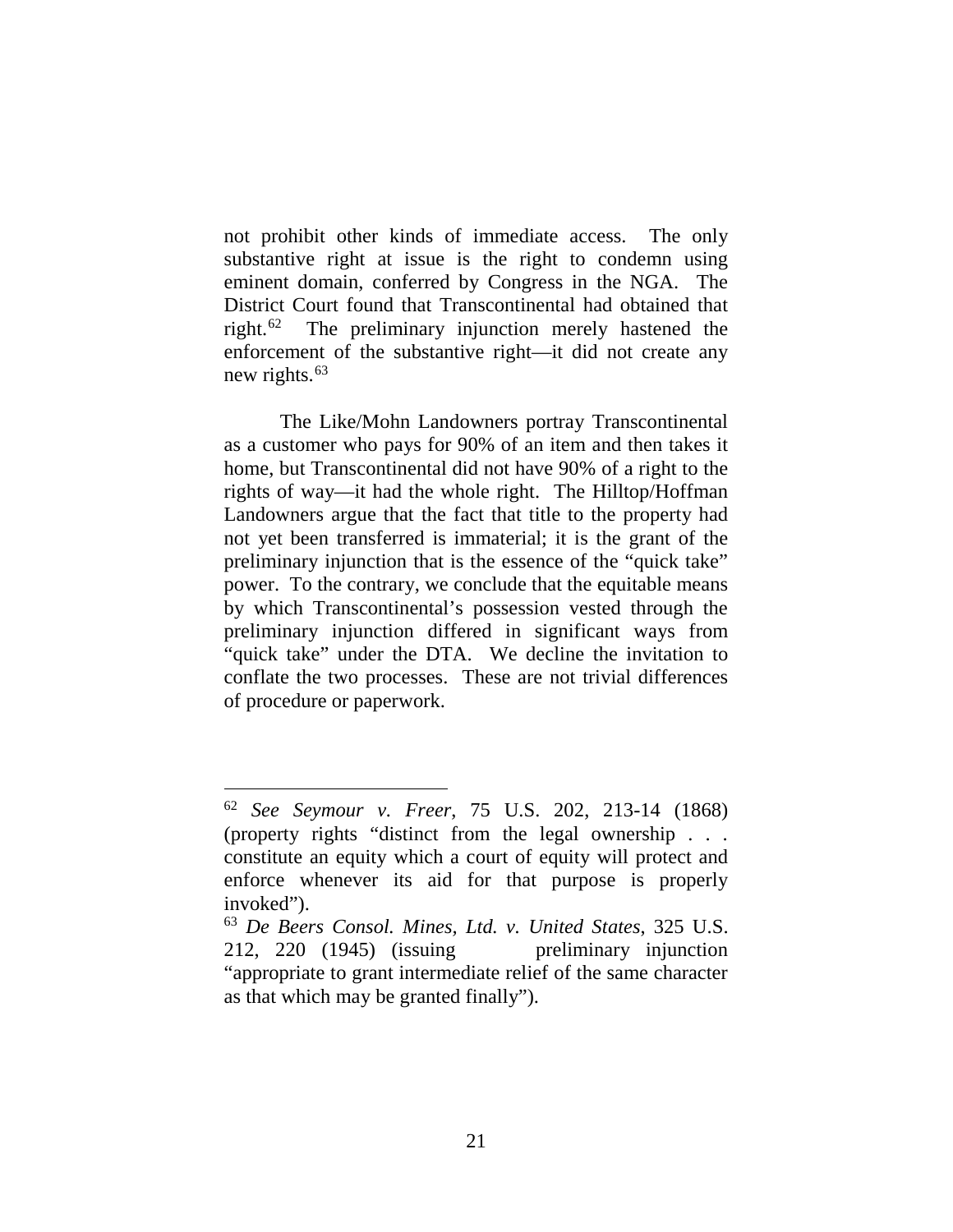The cases relied on by the Landowners are easily distinguishable as they involve gas companies that failed to obtain the crucial substantive right to condemn before seeking a preliminary injunction. In one, *Transwestern Pipeline Co. v. 17.19 Acres of Property Located in Maricopa County*, <sup>64</sup> the Ninth Circuit held that a preliminary injunction was not appropriate because the company did not obtain an order of condemnation. While the gas company argued that it was guaranteed success on the merits due to its FERC certificate and the fact that it met the § 717f(h) factors, at the time it sought equitable relief it had no right to condemn.<sup>65</sup> The Ninth Circuit explicitly endorsed the procedure of first obtaining an order of condemnation (as Transcontinental did here through partial summary judgment) followed by a request for preliminary injunction.<sup>66</sup>

The Seventh Circuit's *Northern Border* decision is similar.<sup>67</sup> There, the gas company moved for immediate possession before the district court issued a decision on the merits of its eminent domain proceeding. Since the company had only the FERC certificate, the court denied its request: "A preliminary injunction may issue only when the moving party has a substantive entitlement to the relief sought. . . . [The company has] an entitlement that will arise at the conclusion of the normal eminent domain process" but not the right of immediate access.<sup>68</sup> The Landowners place much

<sup>64</sup> 550 F.3d 770 (9th Cir. 2008). 65 *Id.* at 773, 777.

<sup>66</sup> *Id.* at 777.

<sup>67</sup> *Northern Border Pipeline Co. v. 86.72 Acres of Land*, 144 F.3d 469 (7th Cir. 1998).

<sup>68</sup> 144 F.3d at 471.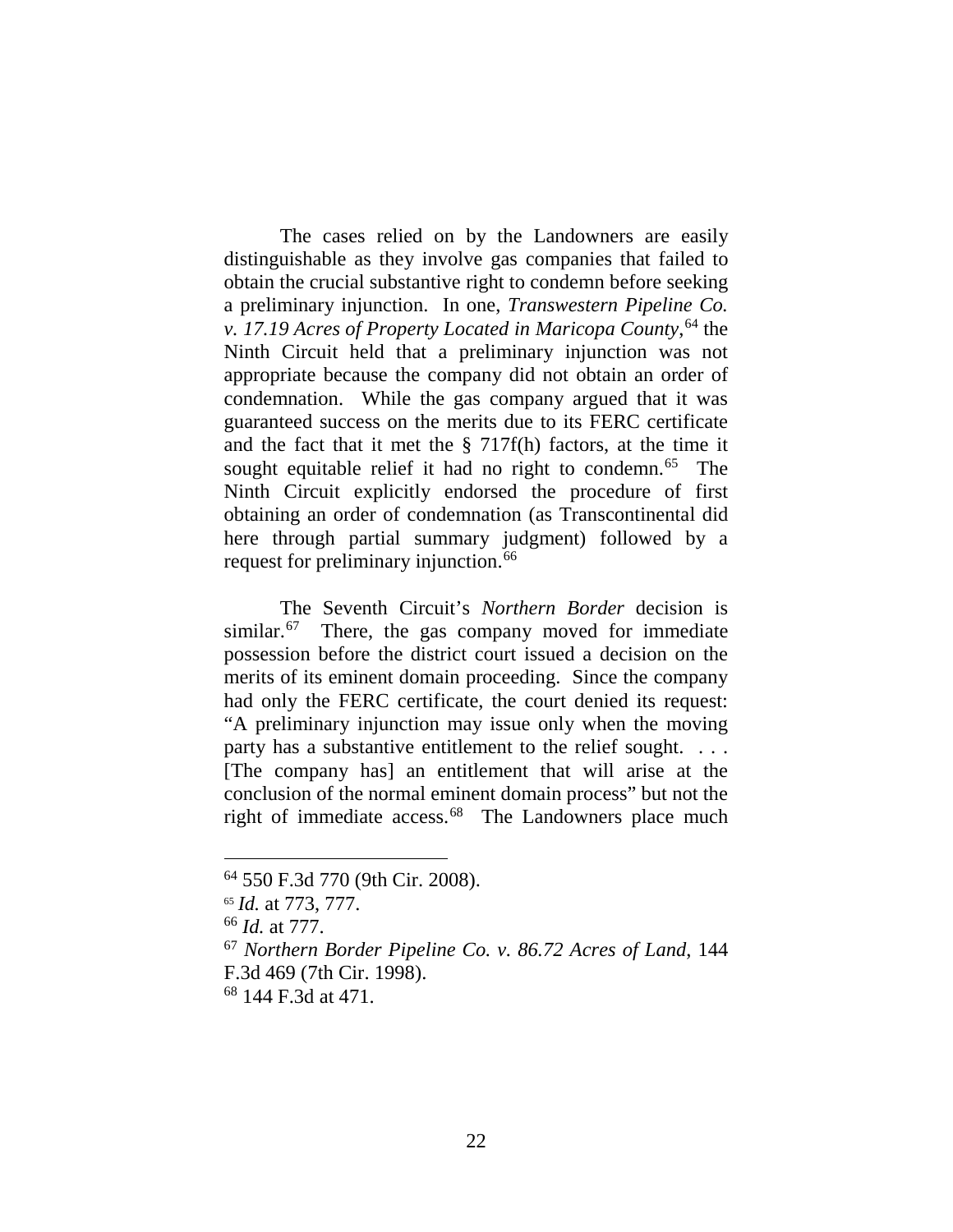emphasis on the recognition in *Northern Border* that the NGA does not incorporate "quick take" authority under state law or under the DTA and on the statement in *Northern Border* that the NGA "does not create an entitlement to immediate possession of the land."69 Both those statements are true: the NGA does not incorporate "quick take" authority and does not on its own create an entitlement to immediate possession. But *Northern Border* is clearly distinguishable because of the gas company's failure to "obtain an order determining that it had the right to condemn before it sought a preliminary injunction .... Without having that right in substantive law determined, the company could not invoke equity."<sup>70</sup>

The Landowners also suggest that due process, the Fifth Amendment, or some combination of the two require payment of just compensation before a condemnor can take possession. Such an argument directly contradicts established law that "due process does not require the condemnation of land to be in advance of its occupation by the condemning authority, provided only that the owner have opportunity, in the course of the condemnation proceedings, to be heard and to offer evidence as to the value of the land taken."71 In

 <sup>69</sup> *Id.* at 471, 472 (citation omitted).

<sup>70</sup> *Sage*, 361 F.3d at 827-28.

<sup>71</sup> *Bailey v. Anderson*, 326 U.S. 203, 205 (1945); *see also Presley v. City of Charlottesville*, 464 F.3d 480, 489-90 (4th Cir. 2006) ("[W]hen the alleged deprivation is effectively a physical taking, procedural due process is satisfied so long as private property owners may pursue meaningful postdeprivation procedures to recover just compensation."); *Collier v. City of Springsdale*, 733 F.2d 1311, 1314 (8th Cir. 1984).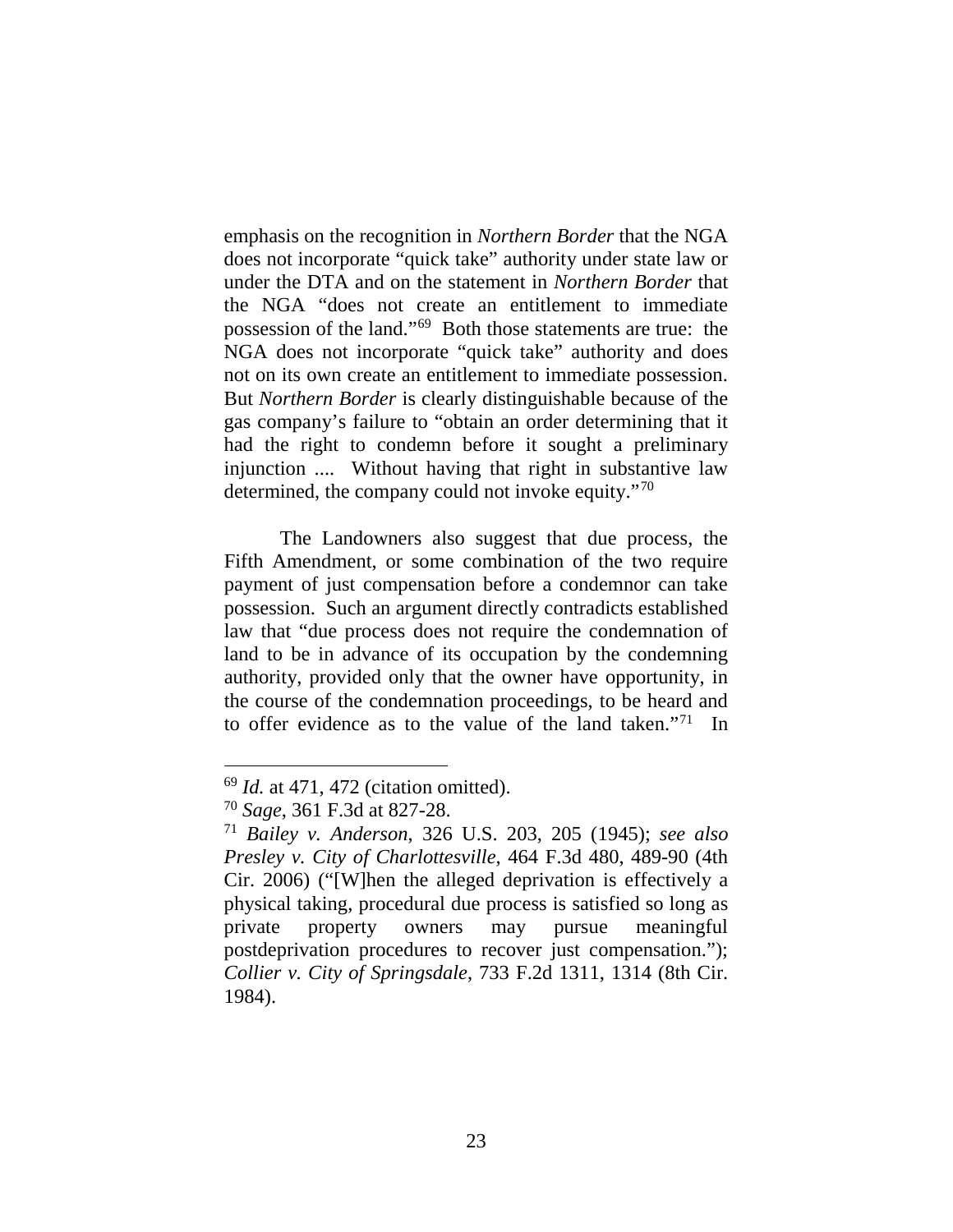addition, compensation need not be paid contemporaneously with the taking; instead, the Fifth Amendment requires only that a provision for payment must be available.<sup>72</sup> Thus the Landowners' reliance on *Kirby Forest Industries v. United States*, <sup>73</sup> *Cherokee Nation v. Southern Kansas Railway Co.*, 74 and *Atlantic Seaboard Corp. v. Van Sterkenburg*<sup>75</sup> is

<sup>74</sup> 135 U.S. 641 (1890). The act at issue in *Cherokee*  provided for full compensation "before the railway shall be constructed," though the Court also stated that the Constitution "does not provide or require that compensation shall be actually paid in advance of the occupancy of the land to be taken; but the owner is entitled to reasonable, certain, and adequate provision for obtaining compensation before his occupancy is disturbed." *Id.* at 659. The Court noted that it could sometimes be difficult to judge whether a particular provision was "sufficient to secure the compensation" to which a landowner is entitled under the Constitution, but that it had no trouble finding the statute at issue constitutional. *Id.*  $75$  318 F.2d 455 (4th Cir. 1963). The gas company in this case followed the condemnation procedures of Rule 71.1, and after the determination of just compensation, announced that it wished to proceed immediately with the construction of the pipeline. *Id.* at 459-60. It is not clear why the gas company

 <sup>72</sup> *See Preseault v. I.C.C.*, 494 U.S. 1, 11 (1990).

<sup>73</sup> 467 U.S. 1 (1984). *Kirby* explained how Rule 71.1 operates in standard condemnation proceedings, where the "practical effect of final judgment on the issue of just compensation is to give the Government an option to buy the property at the adjudicated price." *Id.* at 4. The central question in *Kirby* was how to determine the date on which a taking should be deemed to occur, a question that affected the amount of interest due on a condemnation proceeding award.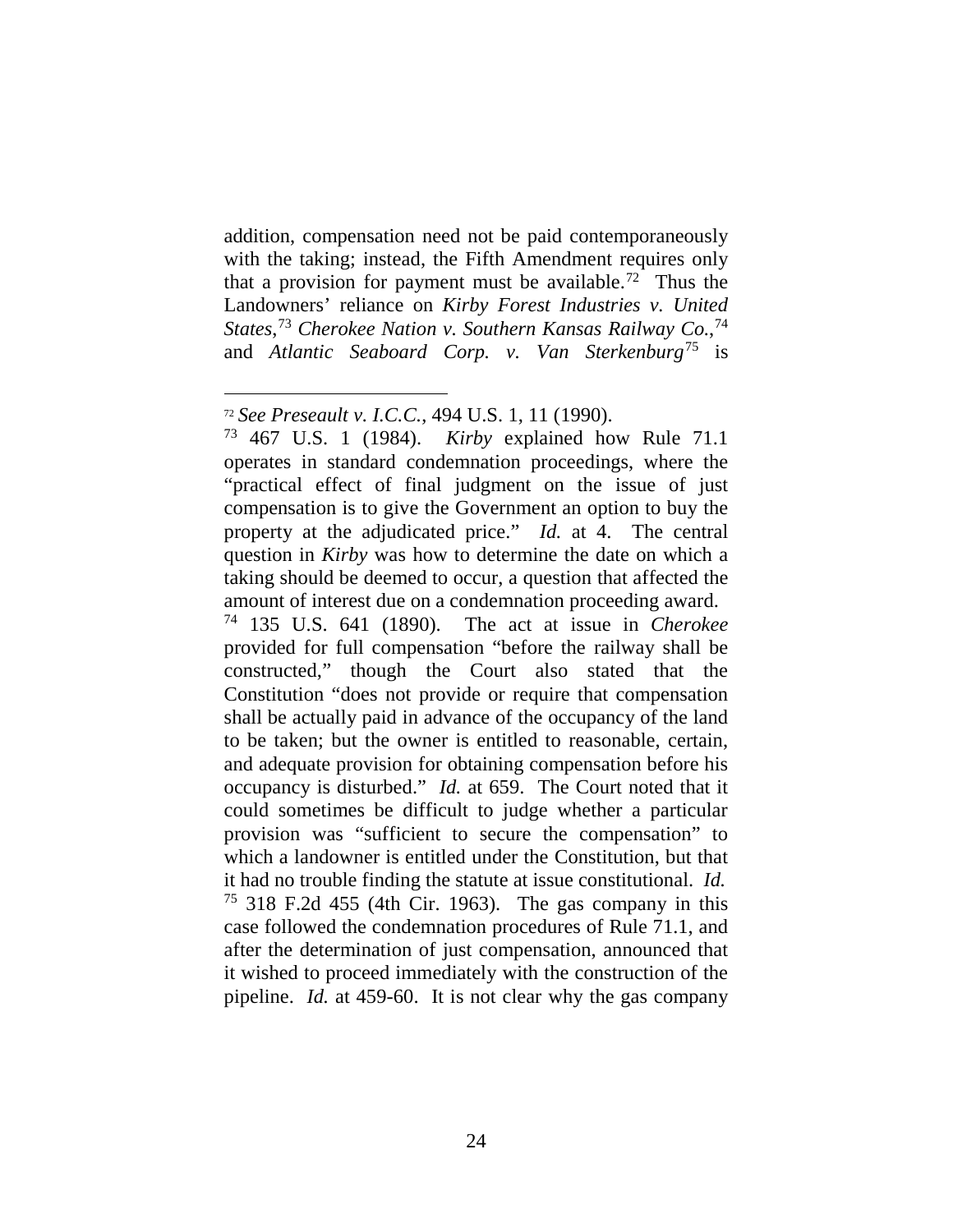misplaced. None of these cases lend support to the Landowners' argument that Transcontinental's right to possession of the properties will not vest until Transcontinental has exercised its option to buy the properties at the adjudicated price.

The Landowners go on to contend that because the NGA does not grant "quick take" power, the statute does not permit immediate possession.76 They make this argument

 $\overline{a}$ chose to wait until after the just compensation phase to seek possession. In any event, the court upheld an order permitting the company to pay the award and begin using the easement because "[i]nherently . . . the condemnation court possesses the power to authorize *immediate entry* by the condemnor upon the condemned premises . . .. There is no valid reason why an owner . . . should be allowed, by a fruitless and meritless appeal, to postpone indefinitely the condemnor's enjoyment of the premises, imposing upon the condemnor great, perhaps irreparable, damage, all without risk of further loss or injury to the owner." *Id.* at 460 (emphasis added). The case is distinguishable because the gas company completed condemnation procedures before seeking possession, but even so, *Atlantic Seaboard*'s recognition of an "inherent[]" power to authorize "immediate entry" more squarely helps Transcontinental.

<sup>76</sup> For example, the Hilltop/Hoffman Landowners cite to *Washington Metropolitan Area Transit Authority v. One Parcel of Land in Montgomery County*, 706 F.2d 1312 (4th Cir. 1983). In that case, the Fourth Circuit upheld a quick take because Congress explicitly made the DTA available to the transit authority. It did not do so in the NGA. The case does not address the use of injunctions to permit immediate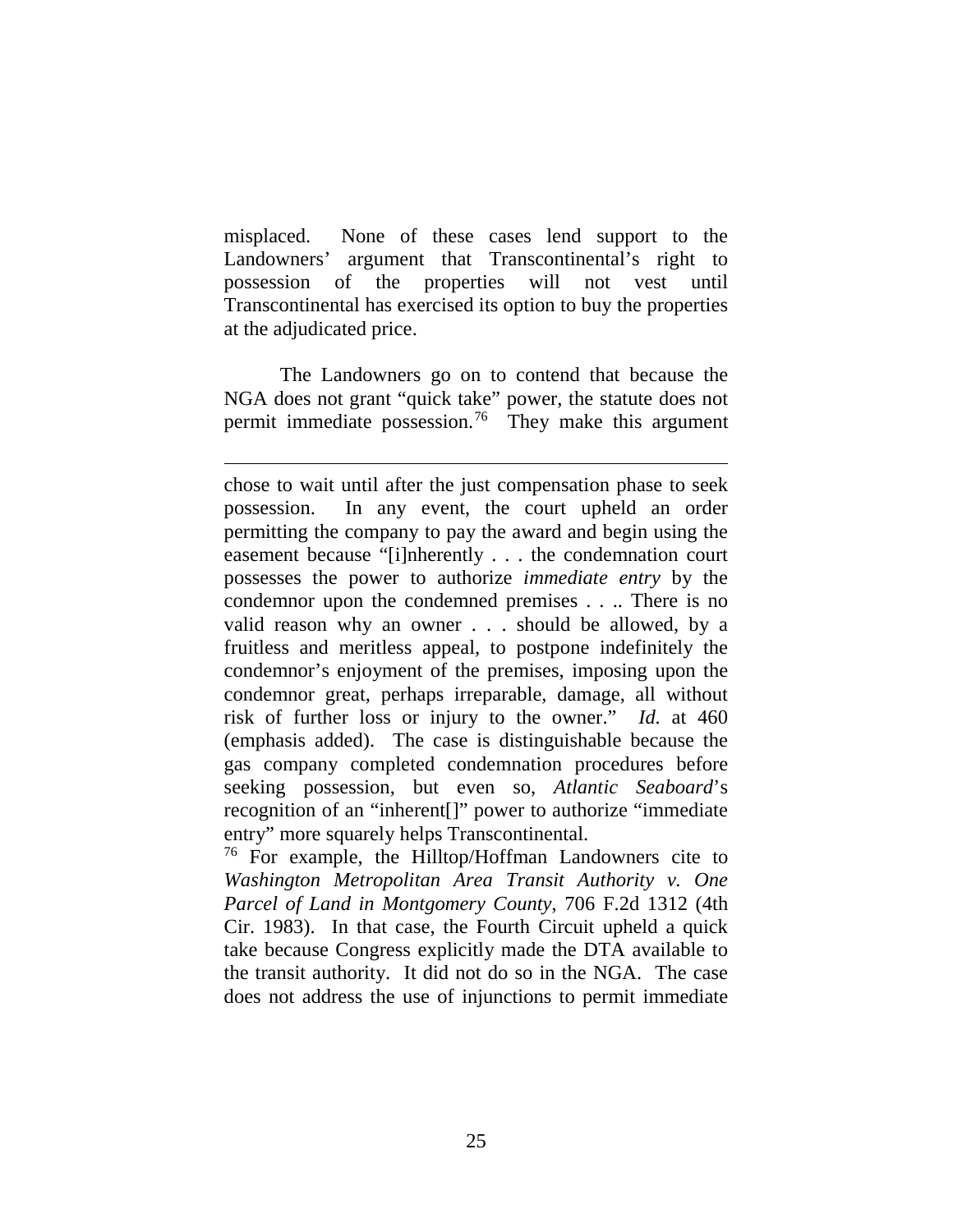without any explanation for why a district court's authority to issue a preliminary injunction should disappear when a condemnation proceeding has been filed. Nothing in the NGA suggests either explicitly or implicitly that the rules governing preliminary injunctions should be suspended in condemnation proceedings.

Historically, the NGA, when first enacted, did countenance a wide variety of eminent domain procedures because it required district courts to conform "as nearly as may be" with the eminent domain procedure of the state in which the property was situated. The state procedures protected landowners to a varying degree.<sup>77</sup> Reliance on state eminent domain procedures ended with the adoption of Rule 71.1 (previously numbered 71A), which created a nationally uniform approach to eminent domain proceedings, and which, because it conflicted with § 717f(h), superseded the state-

possession, and we do not find the case to be persuasive evidence that the NGA prohibits such injunctions.

 $77$  In states with no specific pipe line condemnation statutes, courts made do with laws intended for private utilities in general. *E.g.*, *Williams v. Transcontinental Gas Pipe Line Corp.*, 89 F. Supp. 485, 487-88 (W.D.S.C. 1950) ("[A]ll that is needed to make the grant effective is a State court procedure which meets the requirements of due process and which can be reasonably utilized . . .. The [state] procedure . . . meets these requirements. It furnishes due process. With its Clerks' juries, composed of the landowners' neighbors, to pass upon the compensation originally, and with the right of appeal therefrom to the Common Pleas Court with a de novo jury trial, the procedure affords every protection to the landowner." (citations omitted)).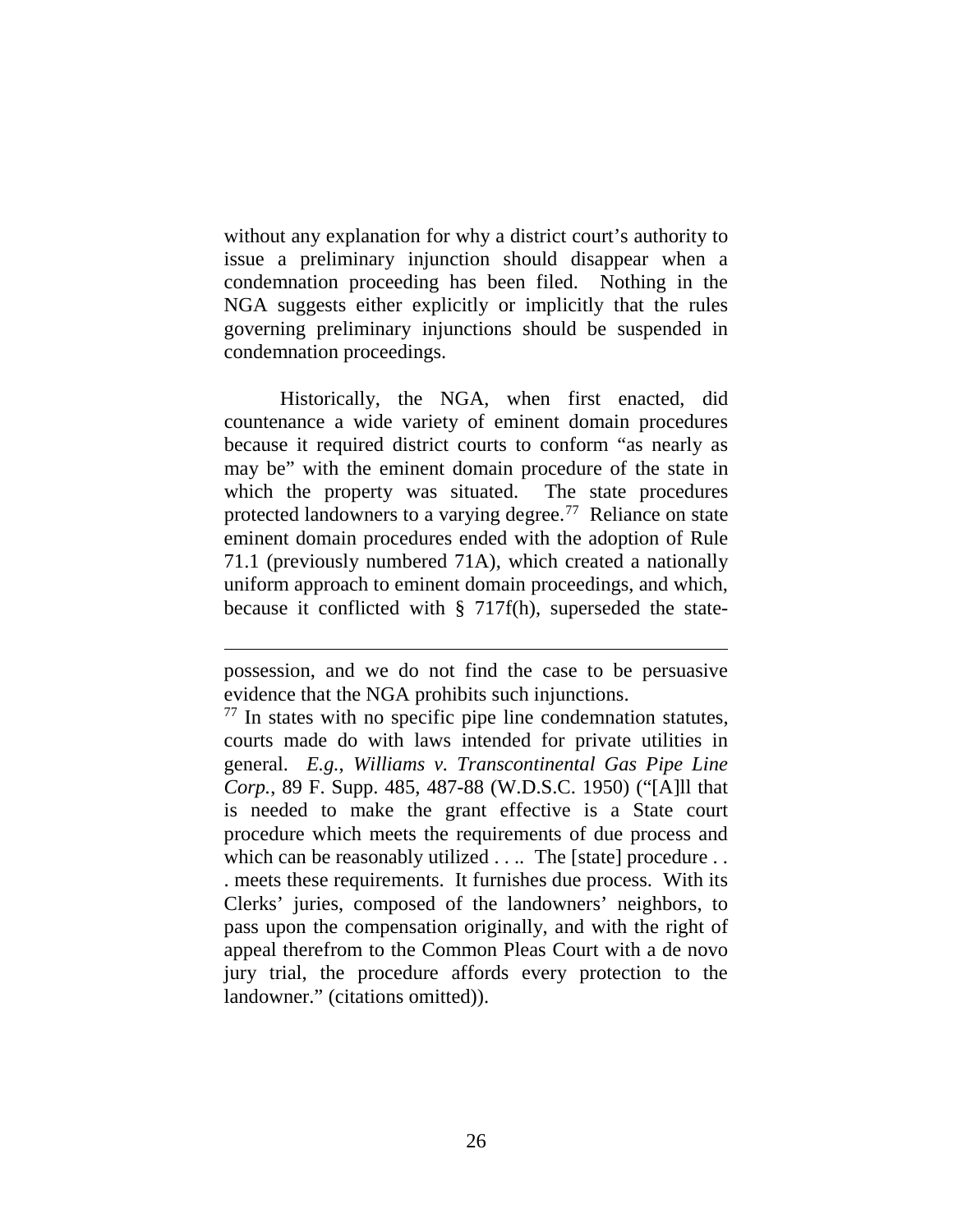conformity language in the NGA.78 Courts now generally agree that condemnation proceedings under the NGA should follow Rule 71.1. 79

 <sup>78</sup> *Northern Border Pipeline Co. v. 64.111 Acres of Land*, 344 F.3d 693, 694 (7th Cir. 2003) ("Congress may itself decide that procedural rules in statutes should be treated as fallbacks, to apply only when rules are silent. And it has done just this. . . . Thus Rule 71A(h) prevails: its nationally uniform approach conflicts with the conformity-to-state-practice approach of § 717f(h), and under [the Rules Enabling Act's supersession clause] the statutory rule 'shall be of no further force or effect.'") (citing *Henderson v. United States*, 517 U.S. 654 (1996)); *see also United States v. 93.970 Acres of Land*, 360 U.S. 328, 333 n.7 (1959) (holding similar language in another statute "clearly repealed by Rule 71A").

<sup>79</sup> *Northern Border Pipeline Co.*, 344 F.3d at 694; *Sage*, 361 F.3d at 822; *Southern Natural Gas Co. v. Land, Cullman County*, 197 F.3d 1368, 1375 (11th Cir. 1999) ("It is clear to us that Rule 71A was promulgated to override a number of confusing federal eminent domain practice and procedure provisions, such as that of 15 U.S.C. § 717f(h), and to provide a unified and coherent set of rules and procedures to be used in deciding federal eminent domain actions."). *But see Delaware Riverkeeper Network v. FERC*, 895 F.3d 102, 110- 11 (3d Cir. 2018) (noting that the NGA ensures the occurrence of "a hearing that itself affords due process" with respect to the taking because the statute provides that eminent domain actions conform with the practice and procedure of such actions in the courts of the state where the property is situated); *contra Township of Bordentown, NJ v. FERC*, Nos. 17-1047, 17-3207, 2018 WL 4212061, at \*18 n.21 (3d Cir.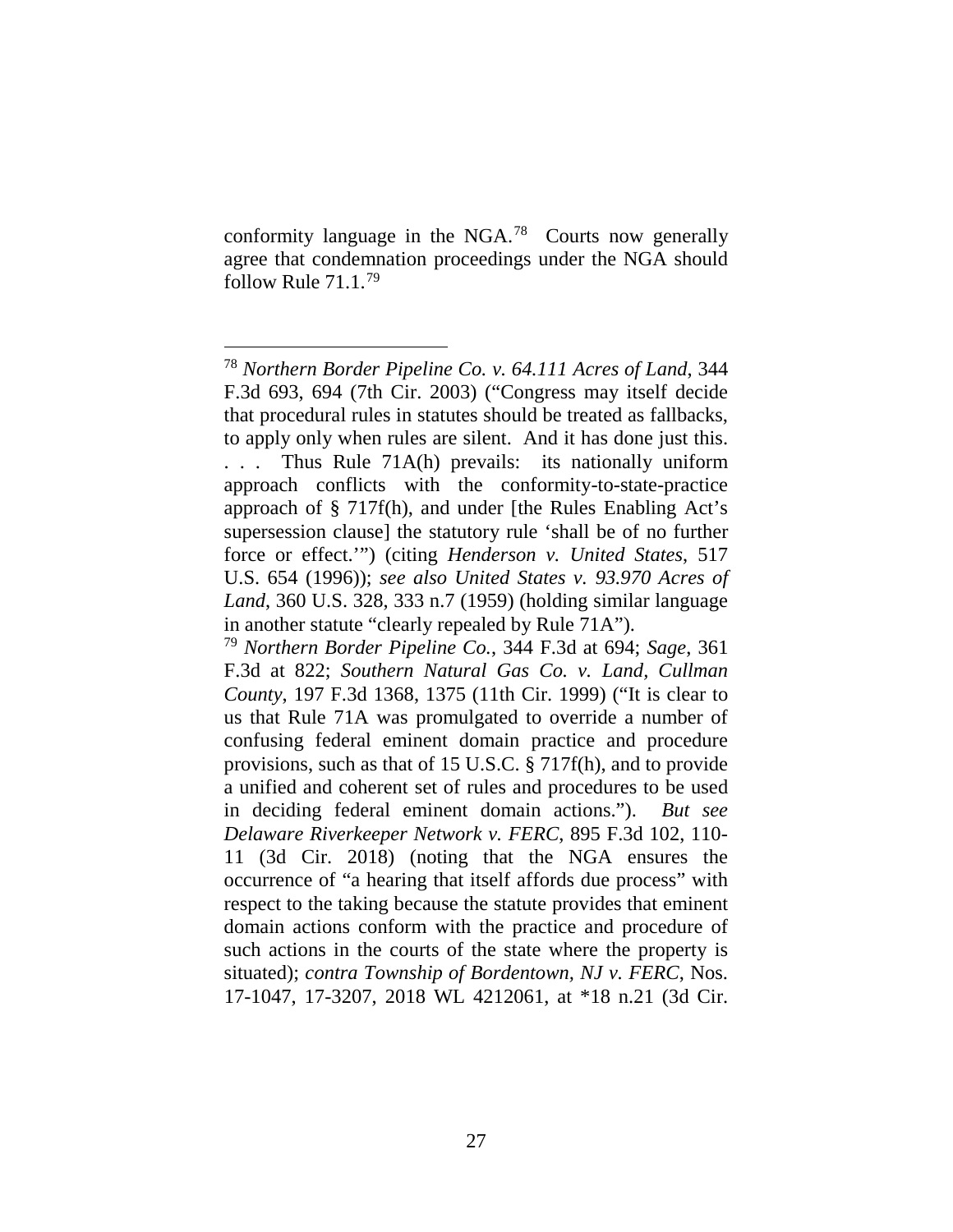Moreover, we see no reason to read a repeal of Rule 65, governing preliminary injunctions, into the NGA. In fact, subsection (a) of Rule 71.1 incorporates the other Federal Rules of Civil Procedure—including the preliminary injunction rule, Rule 65—in condemnation proceedings to the extent Rule 71.1 does not govern. We do not so easily exterminate equitable remedies.

In so holding, we find the Fourth Circuit opinion in *East Tennessee Natural Gas Co. v. Sage*<sup>80</sup> persuasive. There, the landowners argued "that Congress does not intend for gas companies to gain immediate possession because it has not granted statutory quick-take power to gas companies as it has to government officers who condemn property in the name of the United States."81 But the court held that this argument "overlooks the preliminary injunction remedy provided in the Federal Rules."<sup>82</sup> Rule 71.1 "provides . . . that the regular rules of procedure apply to any subject not covered by the special rule."83 Thus, there was no reason why equitable relief "in the form of immediate possession" would be "barred in a condemnation case."84 As the *Sage* court noted, the landowners, in their attempts to protect themselves from immediate possession, seemed to assume that the preliminary injunction process was somehow less protective of their interests than "quick take" procedures. The court held,

Sept. 5, 2018) (NGA "requires district courts to attempt to mirror the state courts' condemnation proceedings"). <sup>80</sup> 361 F.3d 808. <sup>81</sup> *Id.* at 824. 82 *Id.* 83 *Id.* 84 *Id.*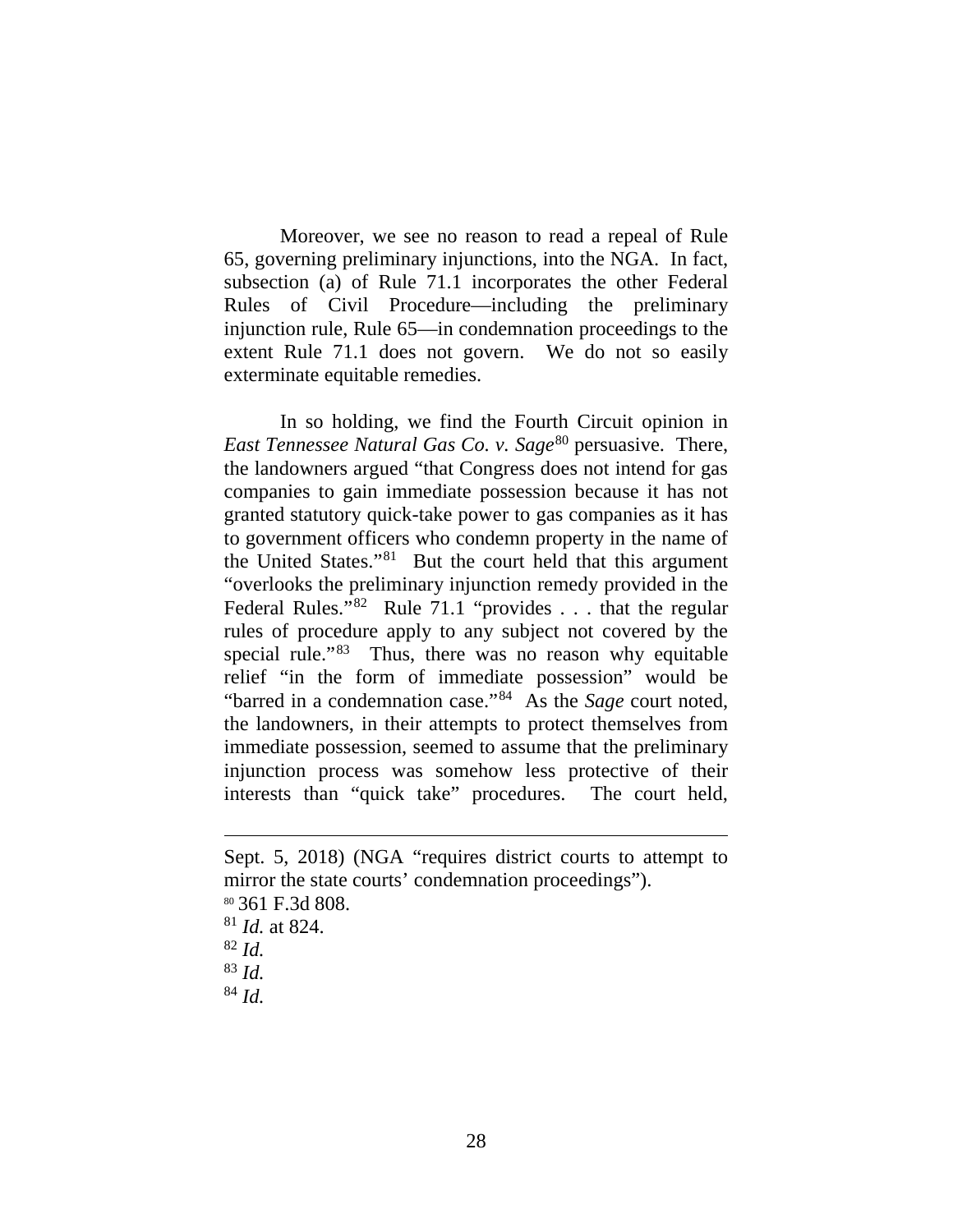however, that when condemning land under the NGA, "a gas company that seeks immediate possession has a much stiffer burden than the government does under the DTA" because the gas company must first establish the substantive right to condemn and then prevail on the four factors considered in preliminary injunctions.85

Under either procedure, a "quick take" or condemnation under Rule 71.1, landowners are protected from the possibility of initial underpayment; with standard condemnation plus preliminary injunction, if the company does not pay the difference within a reasonable time, it will be liable for trespass.86 The Landowners claim that *Sage* did not address the separation of powers arguments they bring here, but a panel of the Fourth Circuit recently followed *Sage* and persuasively demonstrated that the opinion did in fact consider separation of powers principles.<sup>87</sup> And this Court, too, albeit with less discussion, has ruled that where summary judgment is properly granted on a condemnation complaint, a preliminary injunction is appropriate as well. We effectively granted immediate access on the basis that the gas company

 <sup>85</sup> *Id.* at 825-26.

<sup>86</sup> *Id.* at 825 (citing *Cherokee Nation*, 135 U.S. at 660).

<sup>87</sup> *Columbia Gas Transmission, LLC v. 76 Acres, More or Less*, 701 F. App'x 221, 231 n.7 (4th Cir. 2017) (rejecting landowners' argument that "*Sage* is distinguishable because it did not mention the words 'separation of powers'" in part because *Sage* explicitly rejected the assertion "that only Congress can grant the right of immediate possession").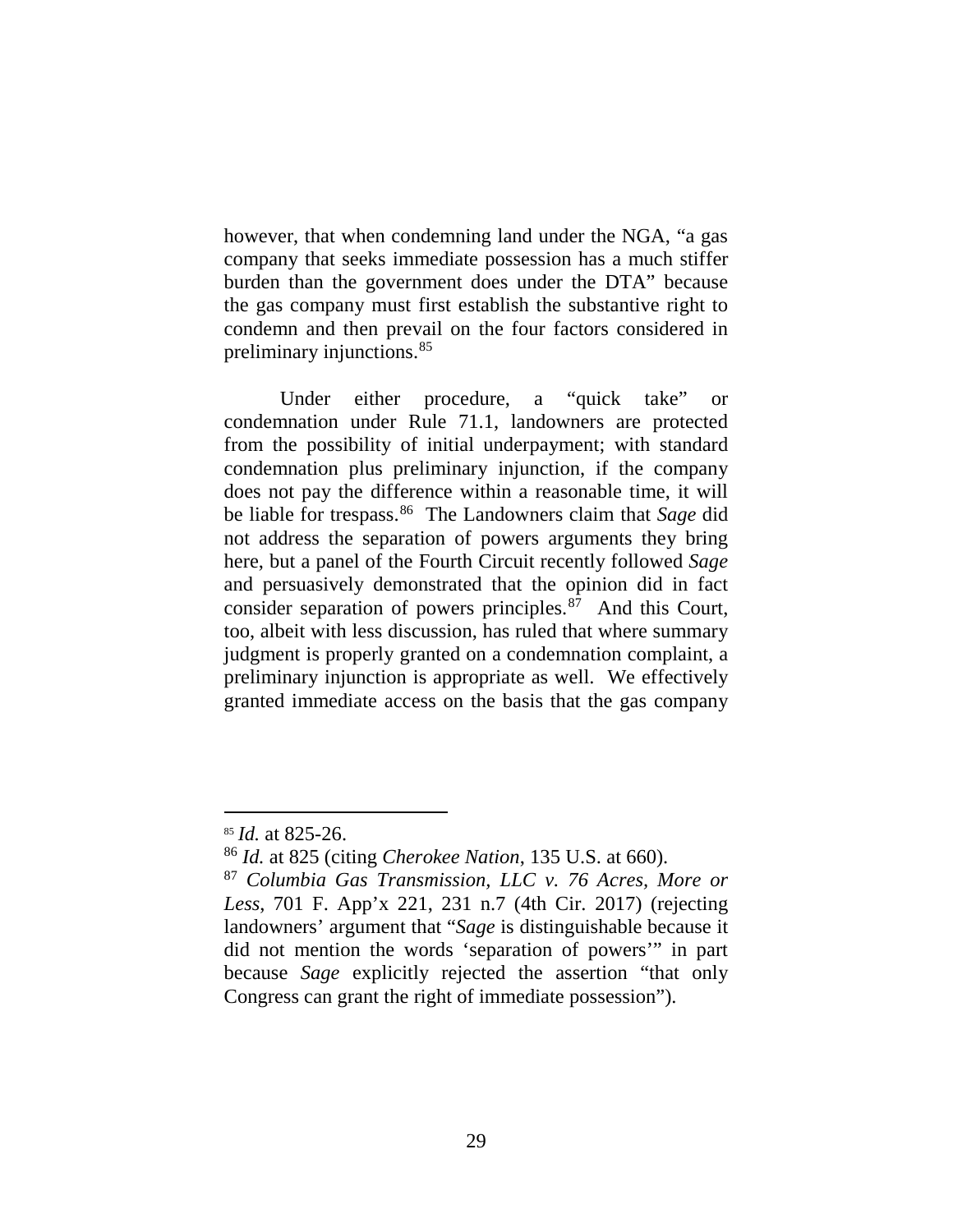had demonstrated success on the merits and strong arguments on the other prongs of the preliminary injunction test. 88

As the preliminary injunction was permitted by the Rules, permitted by the NGA, and did not amount to a grant of "quick take" eminent domain power in either name or substance, the court did not usurp legislative power or otherwise overstep the boundaries of its judicial power. We therefore see no violation of the principle of separation of powers in the District Court's procedure.

The Hilltop/Hoffman Landowners argue separately that the District Court's procedure deprived them of any meaningful opportunity to challenge FERC's public use determination. This argument also fails.

First, and most importantly, the Hilltop/Hoffman Landowners do not dispute that they had the opportunity to

 <sup>88</sup> *Columbia Gas v. 1.01 Acres*, 768 F.3d at 315-16. We note that district courts around the country have implemented the procedure, relying on the Circuit decisions like *Sage*. *See Transcontinental Gas Pipe Line Co., LLC v. Permanent Easement for 0.03 Acres*, 17-cv-565, 2017 WL 3485752, at \*4 (M.D. Pa. Aug. 15, 2017) ("It is commonplace for district courts to order immediate possession after FERC has taken a lengthy period of time determining whether or not to issue a certificate of public convenience and necessity.") (collecting cases). *See also Alliance Pipeline L.P. v. 4.360 Acres of Land*, 746 F.3d 362 (8th Cir. 2014) (no abuse of discretion in granting pipeline's immediate use and possession following FERC certificate and grant of summary judgment and preliminary injunction).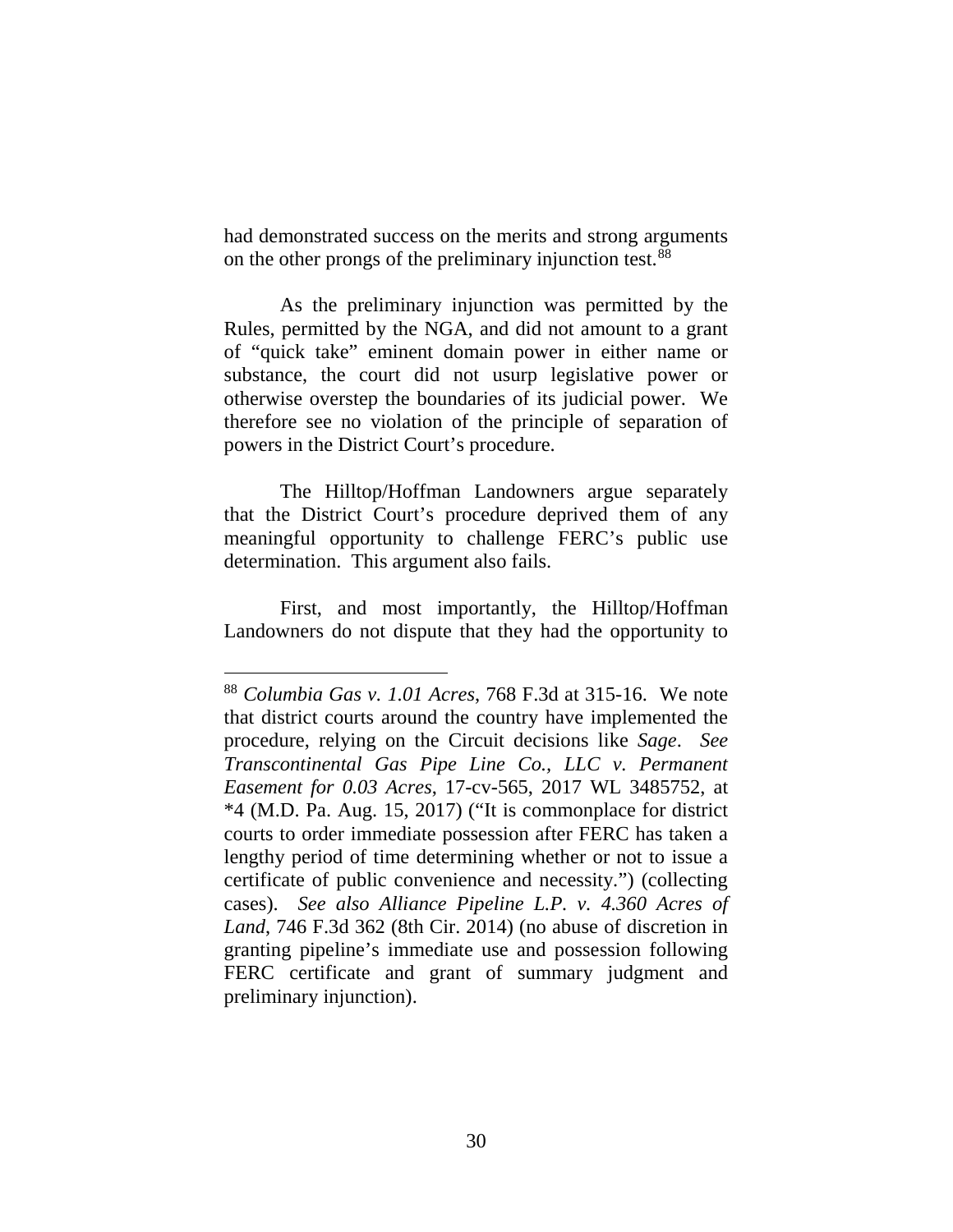raise their concerns with FERC and did in fact do so;<sup>89</sup> sought stays of the construction, which were denied;<sup>90</sup> and sought rehearing,  $91$  which was also denied on December 6, 2017.  $92$ Before the order denying rehearing, the Landowners appealed to the D.C. Circuit Court, where the case is pending.<sup>93</sup> The NGA explicitly provides that neither a request for rehearing before FERC nor judicial review can stay the effectiveness of a FERC certificate.<sup>94</sup>

 $94$  15 U.S.C. § 717r(c).

 <sup>89</sup> Hilltop/Hoffman Landowners submitted 9 comments to FERC. Like/Mohn Landowners submitted 47 comments.<br><sup>90</sup> Order Denying Stay, *Transcontinental Gas Pipe Line Co.*,

*LLC*, 160 FERC ¶ 61,042 (Aug. 31, 2017), Accession No. 20170831-3088.<br><sup>91</sup> Request for Rehearing and Motion for Stay of Certain

Landowners (Mar. 6, 2017), Accession No. 20170306-5123; Petition for Rehearing of Lynda Like of Order Issuing Certificate for the Atlantic Sunrise Project and Request for Stay of Certificate (Mar. 6, 2017), Accession No. 20170306- 5204; Petition for Rehearing of Follin Smith and Blair and Megan Mohn of Order Issuing Certificate for the Atlantic Sunrise Project and Request for Stay of Certificate (Mar. 6, 2017), Accession No. 20170306-5202.

<sup>92</sup> Order on Rehearing, *Transcontinental Gas Pipe Line Co., LLC*, 161 FERC ¶ 61,250 (Dec. 6, 2017), Accession No. 20171206-3073. The D.C. Circuit denied the landowners' request for a stay pending the appeal of the FERC Order. *Allegheny Def. Project v. Fed. Energy Regulatory Comm'n*, Nos. 17-1098, 17-1128, 17-1263, 18-1030, 2018 WL 1388557 (D.C. Cir. Feb. 16, 2018) (*per curiam*). <sup>93</sup> Nos. 17-1128, 18-1030.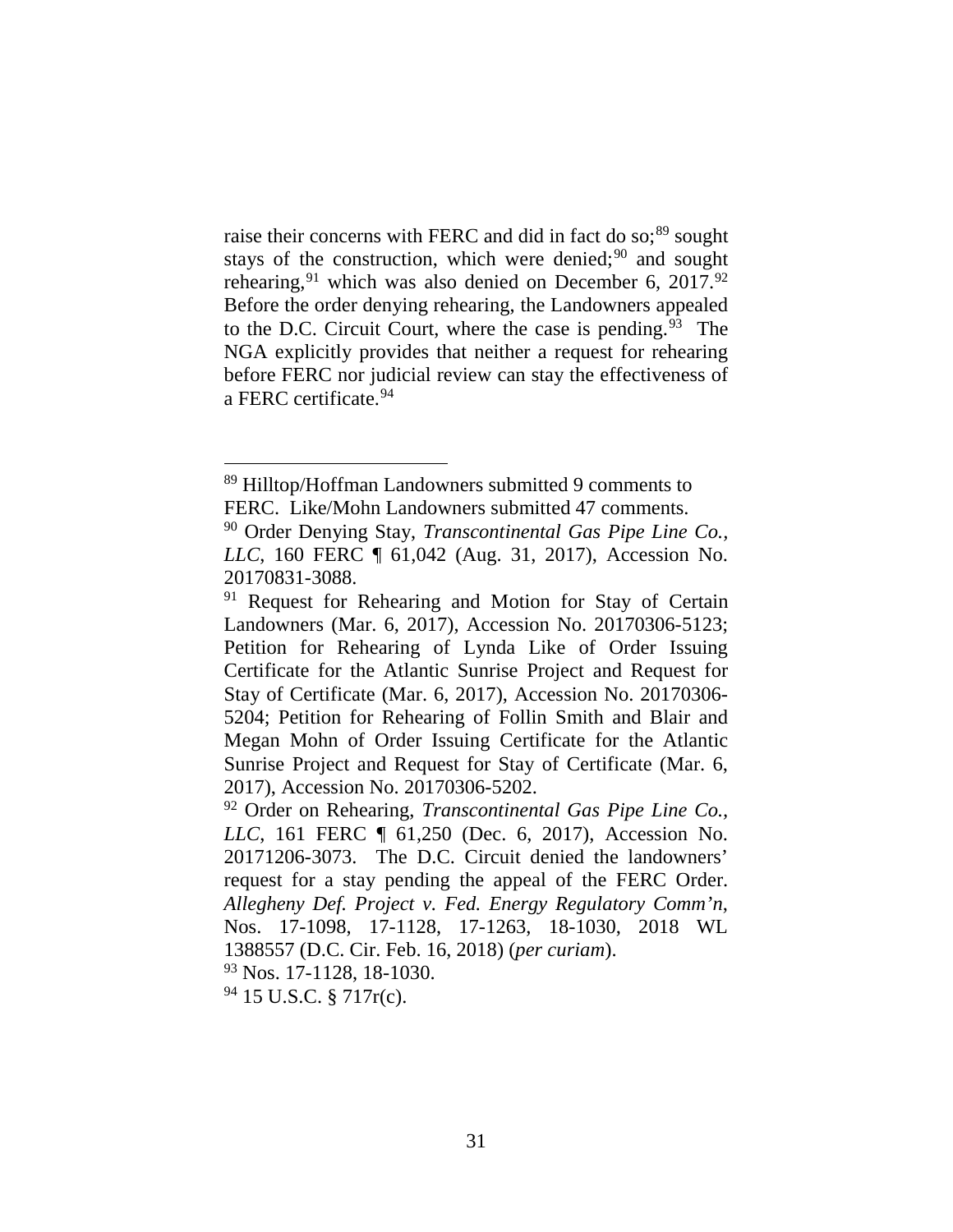In sum, the Hilltop/Hoffman Landowners are attacking the underlying FERC order, but review of the underlying FERC order is only properly brought to FERC on rehearing and then to an appropriate circuit court, as the Hilltop/Hoffman Landowners are pursuing. We lack jurisdiction to hear collateral attacks on the FERC certificate, which contained a finding that the project was for public use.<sup>95</sup> Neither the District Court nor this Court in this case may entertain arguments such as those brought by the Hilltop/Hoffman Landowners that FERC unduly credited self-serving statements by Transcontinental and ignored the potential that the project might have been intended to provide companies with greater access to the higher priced overseas market.96

**V**

The Landowners do not appeal the preliminary injunction based on an abuse of discretion in the District Court's analysis and so have waived that argument on appeal. Even so construed, their petition lacks merit. Transcontinental clearly showed success on the merits and would have been harmed if the injunction were denied.

For the above reasons, we hold that the NGA's grant of standard condemnation powers to natural gas companies does not preclude federal courts from granting equitable relief in the form of a preliminary injunction when gas companies have obtained the substantive right to condemn and otherwise

 $95$  15 U.S.C. § 717 $r(b)$  (appeal of the certificate allowed in the circuit where the gas company is located or in the D.C. Circuit).

<sup>96</sup> Hilltop/Hoffman Brief at 37, 38.